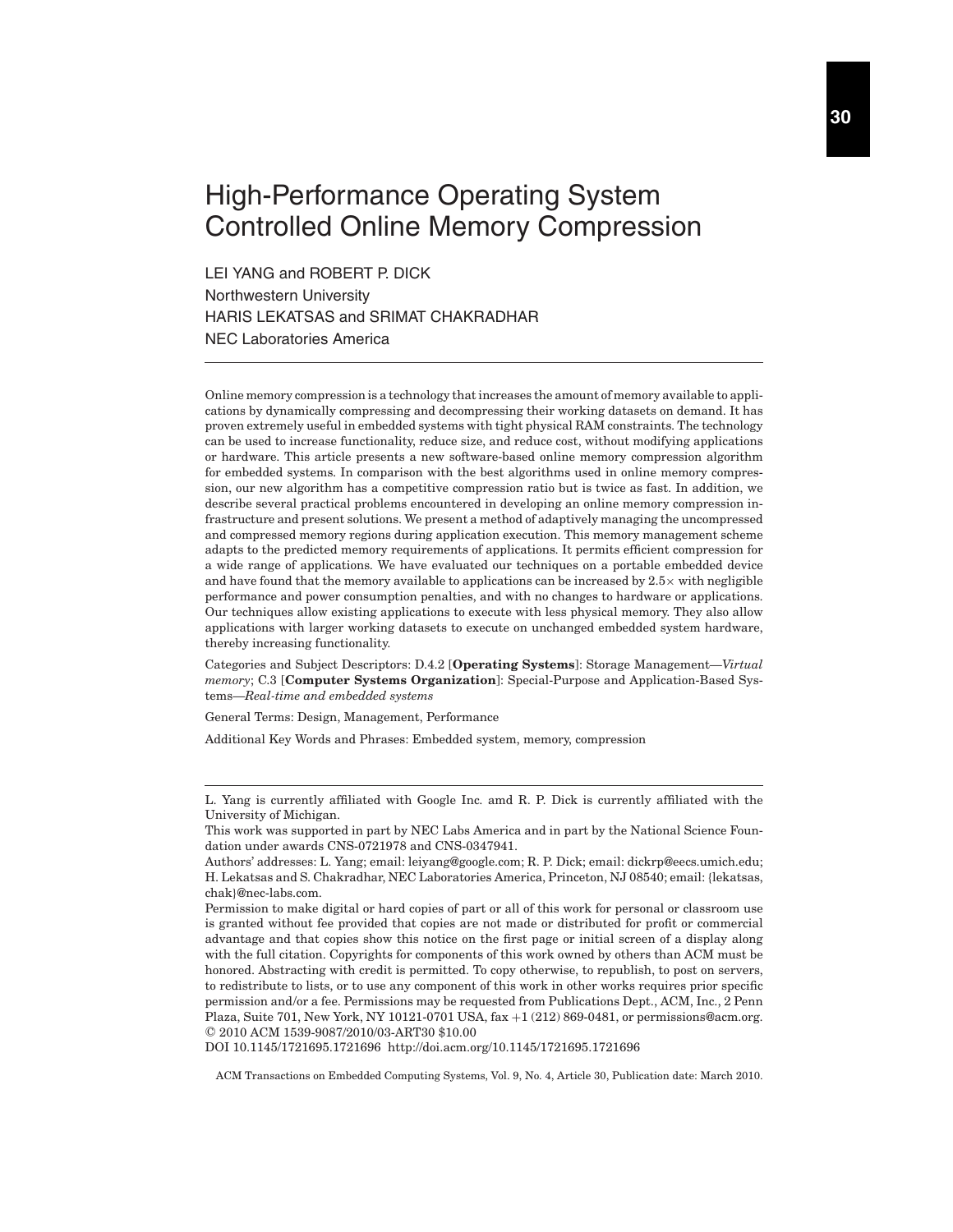### 30:2 • L. Yang et al.

#### **ACM Reference Format:**

Yang, L., Dick, R. P., Lekatsas, H., and Chakradhar, S. 2010. High-Performance operating system controlled online memory compression. ACM Trans. Embedd. Comput. Syst. 9, 4, Article 30 (March 2010), 28 pages. DOI = 10.1145/1721695.1721696 http://doi.acm.org/10.1145/1721695.1721696

# 1. INTRODUCTION

The design of modern embedded systems is a challenging task due to several conflicting goals: size, cost, and power consumption must be minimized while performance and functionality must be maximized. Functionality depends on the flexibility and features of applications; increasing flexibility and features often results in increased memory requirements. Software running on some embedded devices, such as cellular phones and Personal Digital Assistants (PDAs), is becoming increasingly complicated, requiring faster processors and more memory to execute. Meanwhile, at any particular time, RAM price increases superlinearly with size. For manufacturers of cellular phones and other cost-constrained embedded systems, a \$5 difference in RAM or ROM can have a large impact on volume profits. Moreover, adding physical RAM to embedded systems generally increases their cost, size, and power consumption. The current trend is to pack more functionality in less space, while meeting performance and power consumption constraints. In this article, we describe how more functionality can be achieved using the same hardware by making better use of physical memory via memory compression.

# 1.1 Memory Compression Motivation and Introduction

The desire to minimize embedded system memory requirements has led to the design of various memory compression techniques. These techniques may help embedded systems maintain the same software functionality while reducing cost, or increase software functionality while keeping cost constant. Memory compression is a complex problem that differs from file compression. Memory compression techniques can be divided into two main categories: hardwarebased and software-based.

Numerous hardware-based memory compression techniques have been proposed for reducing the amount of ROM or RAM used in embedded systems. Some of these techniques compress application programs that are stored in ROM. In such an architecture, a hardware decompression unit sits between processor and ROM. Application code is compressed offline and stored in ROM, while decompression is performed online during application execution. Other techniques insert a hardware compression–decompression unit between cache and RAM; data are stored in compressed format in RAM and remain uncompressed in cache. These two approaches share the same prerequisite: special-purpose compression-decompression hardware must be designed and integrated into the target system.

Software-based compression techniques have been proposed to improve the performance of general-purpose computing systems with hard disks. In such techniques, a software-based compressed cache is inserted into the virtual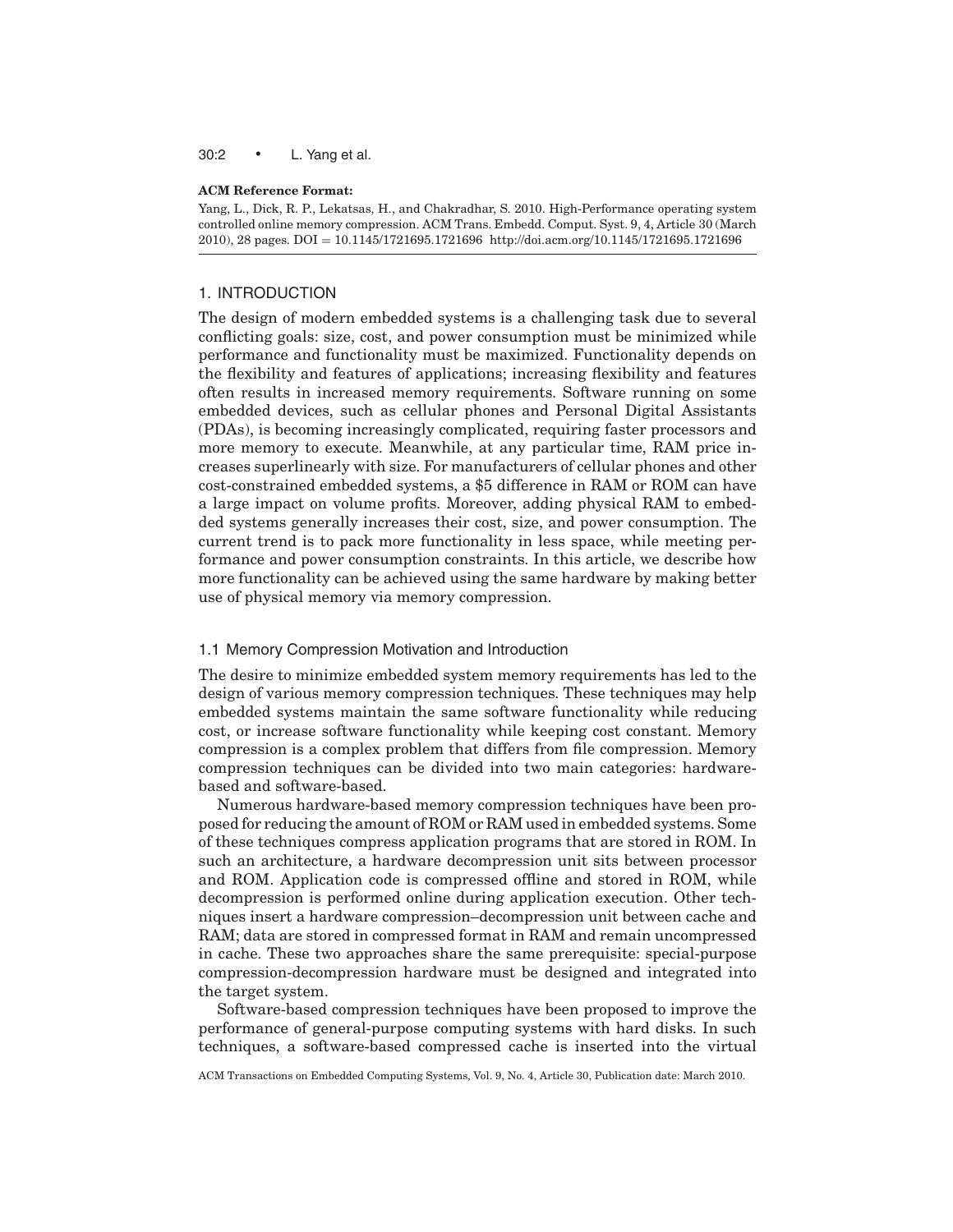memory hierarchy. This cache uses part of physical RAM to store data in compressed format. When system memory is low, before sending selected pages to hard disks, the system first attempts to compress these pages and store them in the software cache. Since the overhead of compression and decompression is several orders of magnitude smaller than that of disk access, the overall performance of the system can be improved significantly for benchmarks that have large memory requirements.

Unlike hardware-based approaches, software-based techniques do not require the design of dedicated hardware. For software-based techniques, design, test, and deployment of a new application-specific compression algorithm is relatively easy because it requires no hardware changes. Therefore, softwarebased memory compression generally simplifies the design process in comparison with hardware-based techniques, reducing time-to-market and design costs. Consequently, they can be more easily applied to existing embedded systems and processors.

Despite the advantages of software-based memory compression techniques, few have been used in commercial embedded systems. The primary reason is that the performance and power consumption penalties of software-based online compression are generally considered too high [Benini et al. 2004]. There are other practical issues that must be thoroughly addressed before softwarebased memory compression can be deployed in real embedded systems. For example, in hardware-assisted RAM compression architectures, data in RAM are compressed at all times: they start compressed and remain compressed. This simplifies hardware design, but is not necessarily optimal. Compression generally imposes performance and energy consumption penalties. Therefore, it should not be used when applications do not require additional memory. In software-based approaches, data in RAM can start uncompressed and be compressed only when necessary. This introduces the new problem of managing migration between compressed and uncompressed portions of memory. More specifically, it is necessary to design methods of selection and scheduling of pages to compress and decompress and dynamic allocation and management of compressed memory.

#### 1.2 Background and Overview

In previous publications [Yang et al. 2005, 2006], we described our softwarebased memory compression infrastructure: CRAMES. CRAMES was originally motivated by a specific engineering problem faced by our industrial collaborators at NEC during the design of a new cellphone. After hardware design, the memory requirements of the embedded system's applications overran the initial estimate. There were two ways to solve this problem: redesign the embedded system hardware, thereby dramatically increasing time-to-market and cost, or make the system function as if RAM had been added without actually changing the hardware. The second approach was chosen, resulting in the CRAMES infrastructure. Note that, even for embedded systems capable of functioning on their current hardware platforms, it is often desirable to increase the number of supported applications if the cost of doing so is small.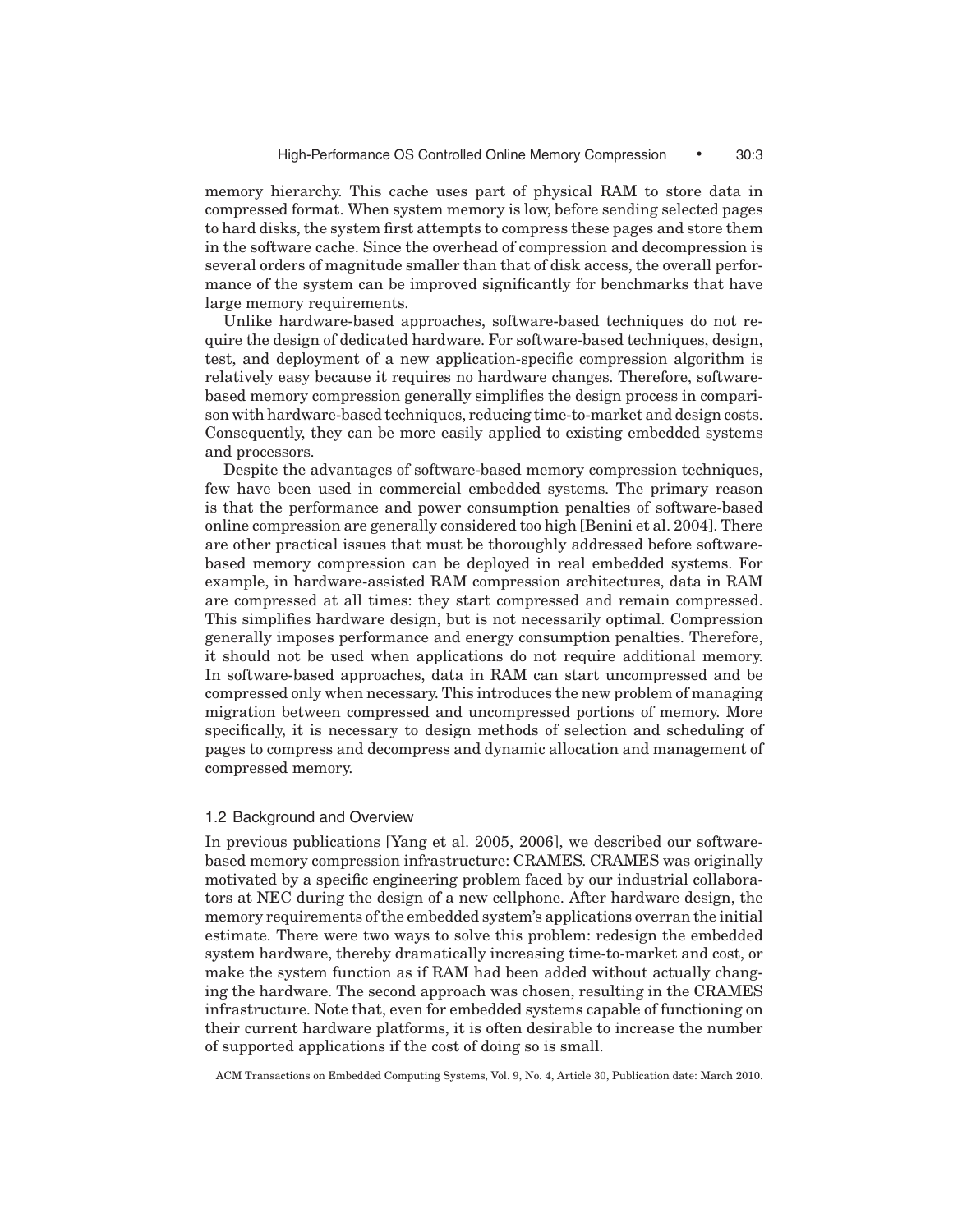### 30:4 • L. Yang et al.

Via online memory compression, CRAMES is capable of increasing the functionality of embedded systems without changes to hardware or applications by making better use of physical memory. CRAMES takes advantage of an Operating System's (OS's) virtual memory infrastructure by storing swapped-out pages in compressed format. It dynamically adjusts the size of the compressed RAM area, protecting applications capable of running without it from performance or energy consumption penalties. CRAMES has been implemented as a loadable module for the Linux kernel and evaluated on a battery-powered Sharp Zaurus PDA.

We performed extensive experiments using typical noninteractive and user interactive applications on a Sharp Zaurus PDA with its original RAM size. We found that CRAMES was capable of doubling the amount of RAM available to applications; sets of applications that required too much RAM to execute on the unmodified Zaurus could execute smoothly when CRAMES was used. Moreover, the performance, power consumption, and energy consumption impacts of CRAMES were negligible for applications that were able to run without compression.

To demonstrate that CRAMES can be used to reduce the resource requirements of applications with negligible performance and power consumption penalties, we artificially reduced the system RAM of a Zaurus to different sizes. We found that with CRAMES, the system could still support existing applications while without CRAMES these applications were either unable to execute or ran only with extreme performance degradation and instability, that is, no response or system crash. Compared with the unmodified system, using CRAMES to cut physical memory to 40% increased application execution time by 9.5% on average and by 29% in the worst case. We feared that this performance penalty might prevent CRAMES from being used in some embedded systems.

In this article, we describe two techniques to further improve the performance of online software-based memory compression. More specifically, this article makes the following contributions.

- (1) We present PBPM, a fast compression algorithm that efficiently compresses data pages in RAM. PBPM exploits patterns that frequently occur within words in memory and takes advantage of the similarities among words by keeping a small dictionary. When compressing in-RAM data, PBPM is twice as fast as the best compression algorithms of the Lempel-Ziv family [Ziv and Lempel 1977] and offers a competitive compression ratio. For online software memory compression, we were unable to find any existing algorithm with similar speed that matched the compression ratio of PBPM. We also describe how PBPM supports some embedded processors that do not support high-performance unaligned memory access.
- (2) We present an adaptive memory management scheme that predictively allocates memory for compressed data to improve the effectiveness of memory compression and preemptively avoid memory exhaustion. Experimental results show that our new preallocation method is able to further increase available memory to applications by up to 13%, comparing to the same system without preallocation.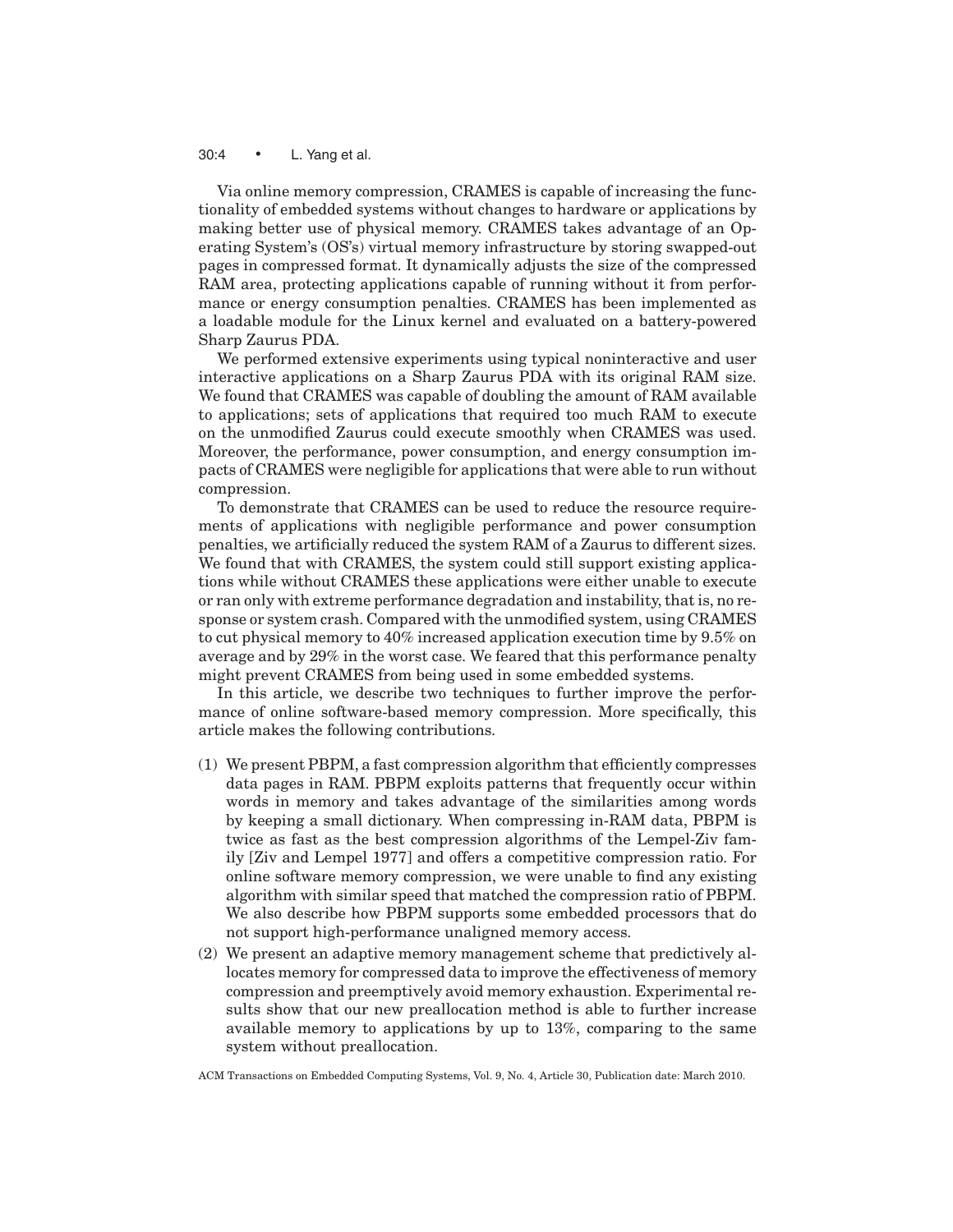(3) We demonstrate that it is possible to increase available application memory by  $2.5\times$  without changes to applications or hardware, and with negligible performance and power consumption penalties. To the best of our knowledge, this is the first work explaining a software-only memory expansion method with approximately the same impact as a cost-free DRAM process shrink.

## 1.3 Article Organization

The rest of this article is organized as follows. Section 2 summarizes related work. Section 3 gives a brief overview of the online OS-controlled compression infrastructure that motivates and provides a realistic testing environment for the techniques proposed in this article. Section 4 describes the proposed software-based memory compression algorithm. Section 5 presents our method of adaptively managing the uncompressed and compressed regions of memory. Section 6 describes the experimental setup, workloads, and experimental results in detail. Finally, Section 7 concludes the article.

# 2. RELATED WORK AND CONTRIBUTIONS

There are a number of techniques that introduce compression into the memory hierarchy. Hardware-based code compression and main memory compression have been proposed to reduce ROM and RAM size in embedded systems. Software-based RAM compression techniques have been proposed to improve overall system performance by reducing the number of disk accesses for generalpurpose computing systems. Next, we categorize these related techniques and summarize the primary contributions of this article.

### 2.1 Hardware-Based Memory Compression

*Code compression* techniques [Lekatsas et al. 2000; Xu et al. 2004; Shaw et al. 2003] store instructions in compressed format in ROM and decompress them during execution. Some techniques require the compressed code to be entirely decompressed before execution. Other techniques allow the compressed code to be decompressed instruction by instruction during execution. Compression is usually done offline and can be slow, while decompression is done during execution, usually by special hardware, and must be very fast. It is worth noting that some work proposes software methods to reduce code size with runtime decompression. For example, Lefurgy et al. [2000] presented a method of decompressing programs using software that relied on using a software-managed instruction cache under control of the decompressor.

*Main memory compression* techniques insert a hardware compression and decompression unit between cache and RAM. Data are stored uncompressed in cache, and are compressed on-the-fly when transferred to memory. This technique is usually deployed to improve the performance of general-purpose systems, where memory bandwidth constitutes a serious bottleneck to program execution speed. It also has the potential to reduce embedded system RAM requirements and power consumption. However, it requires changes to the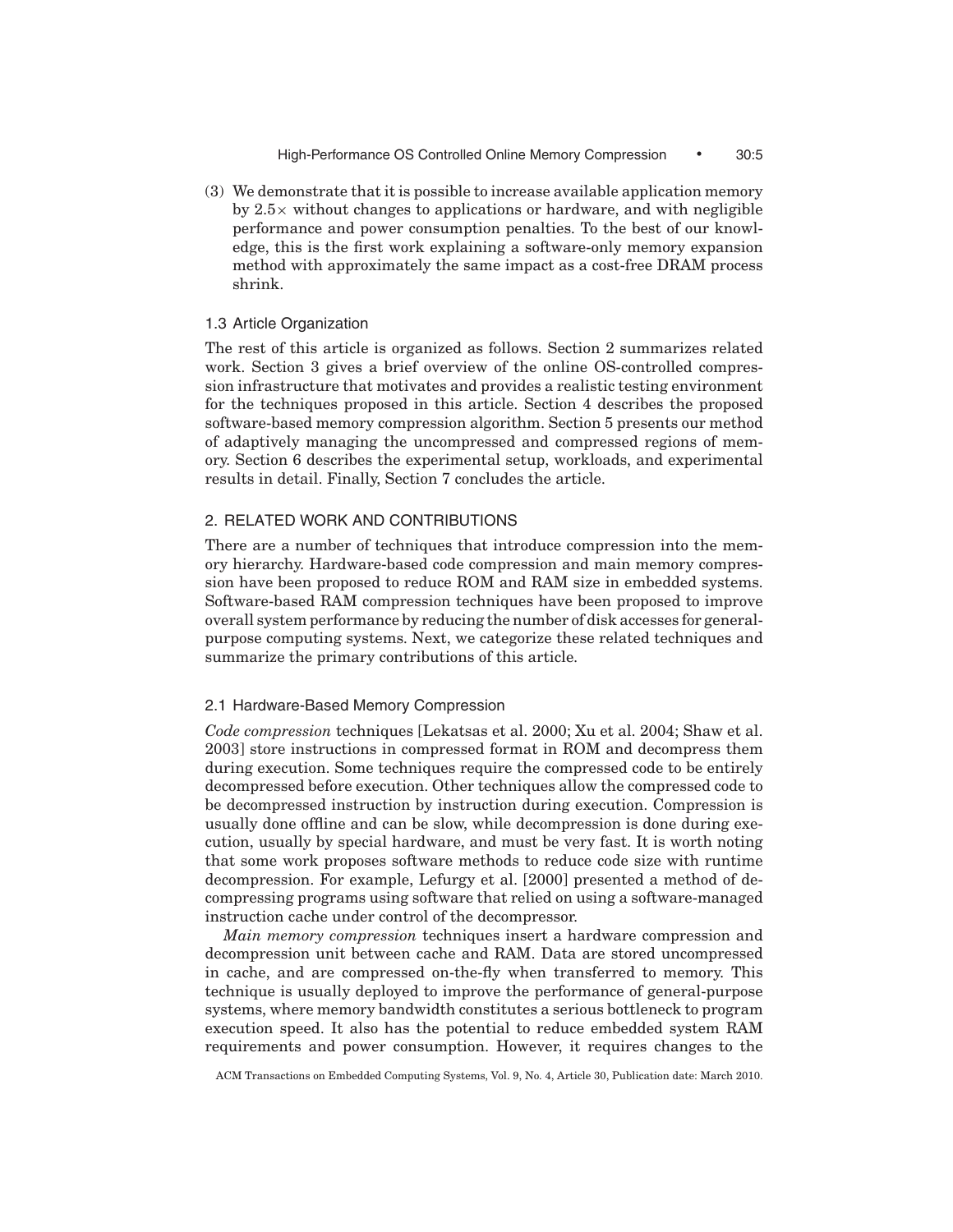## 30:6 • L. Yang et al.

hardware and thus cannot be easily incorporated into existing processors and embedded systems.

IBM MXT [Tremaine et al. 2001] is a hardware-based main memory compression technique. In this technique, a large, low-latency, shared cache sits between the processor bus and a content-compressed main memory. A hardware compression unit is inserted between the cache and main memory. The authors reported a typical main memory compression ratio<sup>1</sup> between 16.7% and 50%, as measured in real-world system applications. This compression ratio is consistent with that achieved by CRAMES.

Benini and Bruni [2002] proposed a similar architecture for memory energy reduction in embedded systems. In their system, uncompressed cache lines are compressed before they are written back to main memory, and decompressed when data are transferred back to cache. They presented two compression algorithms and their hardware implementations. Simulation results indicate that the average energy savings of the cache–memory subsystem range from 4.2% to 35.2%, depending on the selected compression algorithm.

Moore [2003] proposed a hardware-assisted compression infrastructure primarily for the purpose of minimizing communication bandwidth requirements. He is the first to suggest that this technique may be integrated with the virtual memory system in embedded systems, but did not present a method of doing this.

Kjelso et al. [1996] showed simulation results indicating that hardwarebased memory compression can substantially improve performance by eliminating paging due to insufficient memory. They also described the design and hardware implementation of their compression algorithm, called X-match, for in-memory data.

# 2.2 Software-Based Memory Compression

Most previous work on software-based memory compression falls into two main categories: compressed caching and swap compression. Both have the main goal of improving system performance and both target general-purpose systems with hard disks.

*Compressed caching* [Douglis 1993; Wilson et al. 1999; Russinovich and Cogswell 1996; Compressed Caching] introduces a software-based cache to the virtual memory system that uses part of the memory to store data in compressed format. The objective is to improve system performance by decreasing the number of page faults that must be serviced by hard disks, which have much longer access times than RAM. Early work by Douglis [1993] proposed a software-based compressed cache, which uses part of the memory to store data in LZRW1 compressed format. Russinovich and Cogswell [1996] presented a thorough analysis of the compression algorithms used in compressed caching.

A study on compressed caching by Kjelso et al. [1999] presented a performance model for compressed caching. It demonstrated that system performance

 $1$ Compression ratio gives a measure of the compression achieved by a compression algorithm. It is defined as compressed data size divided by original data size. Therefore, a low compression ratio indicates better performance than a high one.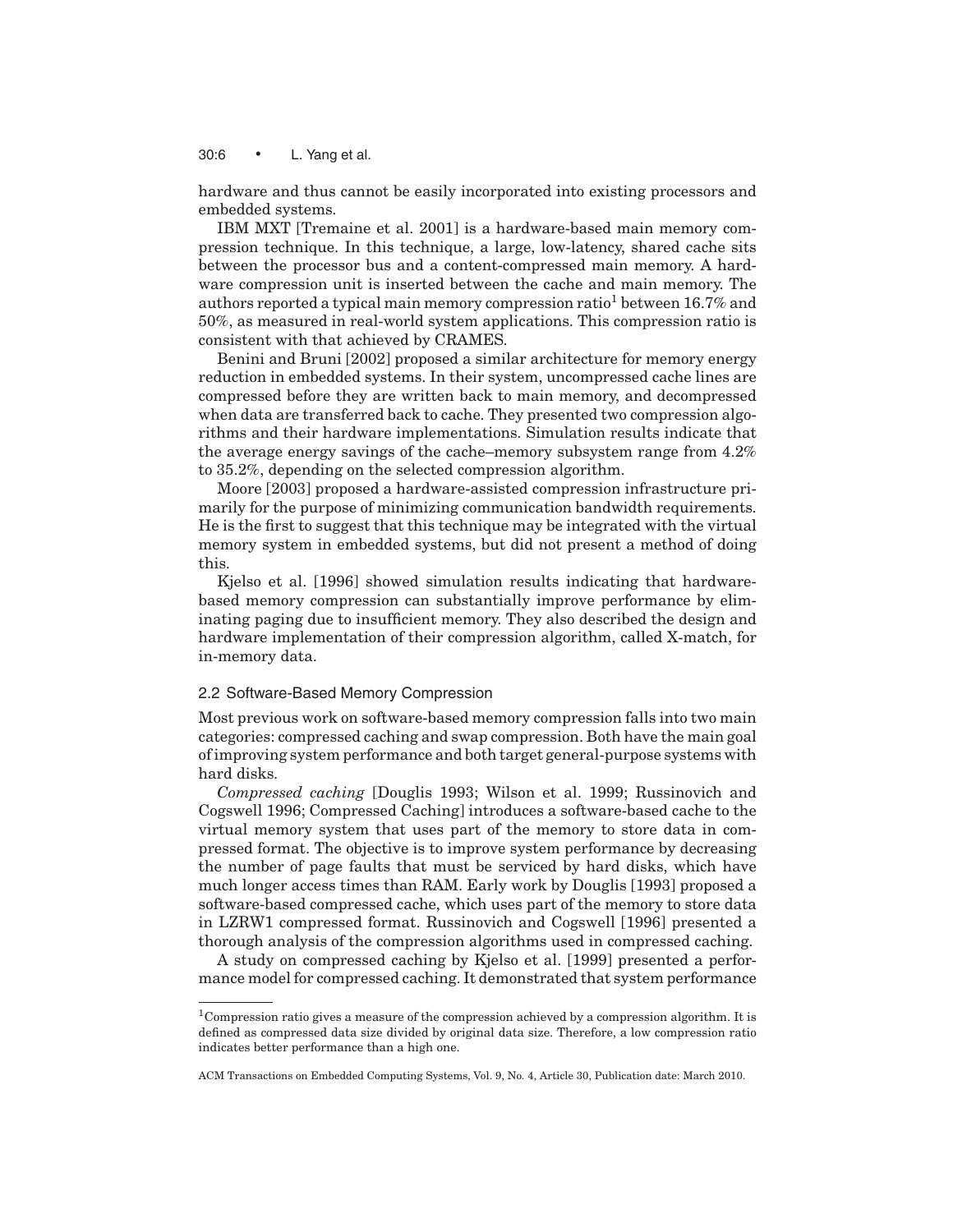may be improved by up to a factor of two when using software-based memory compression instead of paging, while hardware assisted memory compression can improve performance by up to an order of magnitude. They addressed the problem of memory management for variable-size compressed pages. Their experiments used the LZRW1 compression algorithm.

Wilson et al. [1999] used simulations to prove a consistent benefit from the use of compressed virtual memory. In addition, they proposed a new compression algorithm suited to compressing in-memory data.

*Swap compression* [Rizzo 1997; Tuduce and Gross 2005; Cortes et al. 2000; Roy et al. 2001] compresses swapped pages and stores them in a memory region that acts as a cache between memory and disk. Cortes et al. [2000] proposed a compressed swap cache in Linux for improving swap performance and reducing memory requirements. Their work targeted general-purpose machines with large hard drives, for which saving space in memory was not a design objective.

Roy and Prvulovic [2001] proposed a memory compression mechanism for Linux with the goal of improving performance. Again, their approach targets systems with hard disks. They reported speedups from 5% to 250% depending on the application. They did not consider the use of this technique in systems without disks, that is, most embedded systems.

Both compressed caching and swap compression require a backing store, for example, a hard disk. When the compressed area is filled up, its LRU pages must be sent to the backing store so that free memory in the compressed area can be kept above a configurable threshold. Unlike hardware-based main memory compression techniques, both compressed caching and swap compression are unable to compress code in memory. Neither of these two techniques was designed or evaluated for use in embedded systems. There is some evidence to suggest they would not be appropriate for this application. For example, they generally use compression algorithms that impose high overheads, and require disk as a backing store.

# 2.3 Compression Algorithms for In-RAM Data

Compression techniques, both lossy and lossless, are widely used in all fields of information processing. Compression ratio and compression–decompression speed vary greatly depending on the algorithm and specific data. Online memory compression requires lossless compression algorithms. Unfortunately, many existing lossless algorithms are not suitable for this application. There are three main reasons for this. First, the algorithm must perform well operating on data blocks only a few kilobytes in size. Existing algorithms are generally only suitable for larger amounts of data as they tend to produce significant data expansion (up to 150%) during the early stages of the compression process. Second, to minimize performance penalty, compression and decompression must be extremely fast. Many existing compression algorithm implementations, for example, gzip and bzip2, provide very good compression ratios but are too slow for use in online memory compression. Finally, the algorithm must require little memory to operate on embedded systems with tight memory constraints. bzip2 requires over 7MB memory to compress and over 3MB to decompress.

ACM Transactions on Embedded Computing Systems, Vol. 9, No. 4, Article 30, Publication date: March 2010.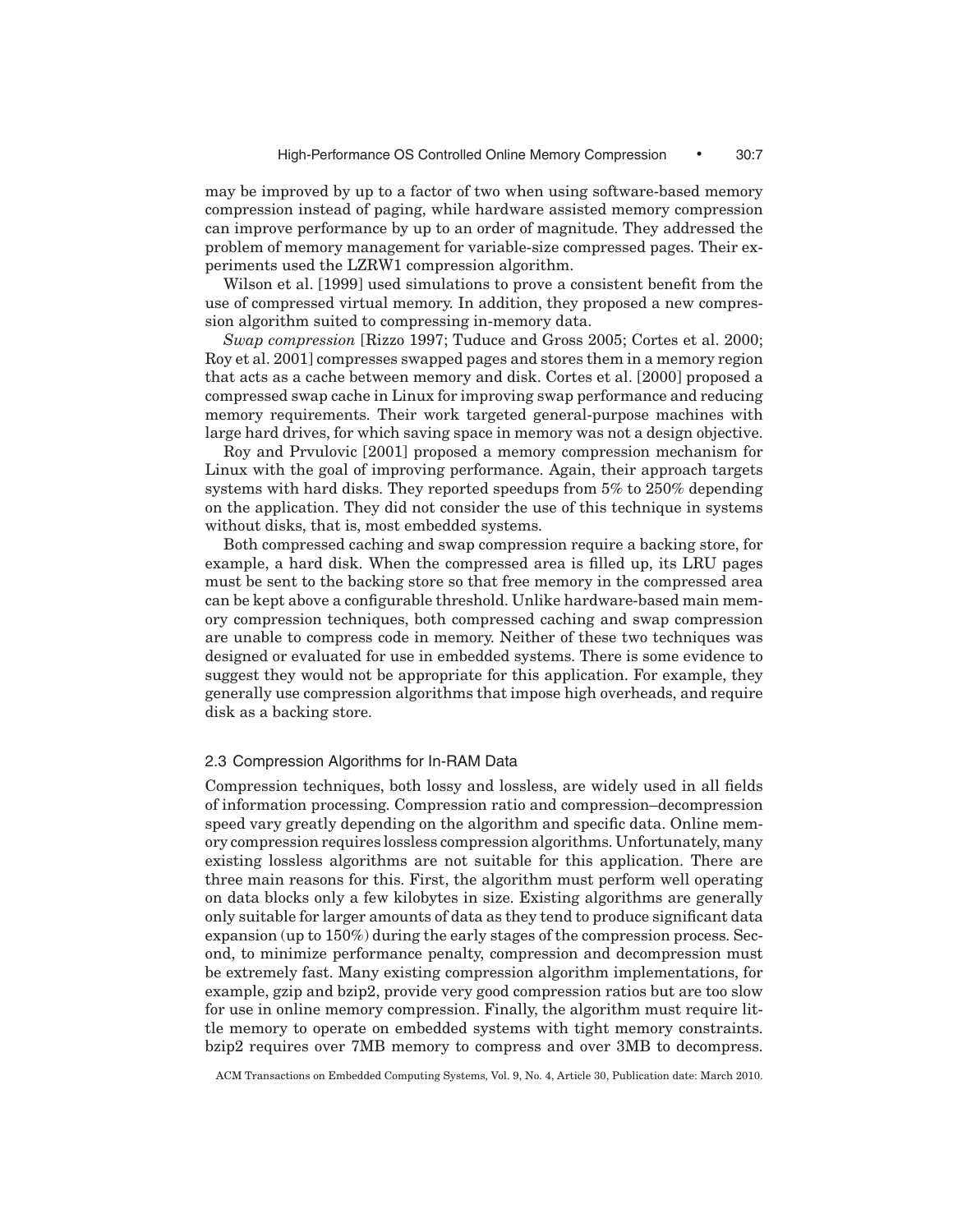30:8 • L. Yang et al.

These memory requirements are too high for many embedded systems, which frequently have 32MB of RAM or less.

LZO [Oberhumer] is a very fast general-purpose lossless compression algorithm that works well on memory data. It is an asymmetric compression algorithm: decompression is faster than compression. LZO compresses a block of data into dictionary matches and nonmatching literals. LZO adjusts to long matches and long literal runs so that it produces good results on highly redundant data and deals acceptably with incompressible data. When dealing with incompressible data, LZO expands the input block by a maximum of 16 bytes per 1,024 bytes of input data. LZO requires requires 64KB of memory for compression<sup>2</sup> and no additional memory for decompression.

Rizzo [1997] attempted to analyze the frequent patterns present in memory data. He concluded that zero-valued data are the most frequent and that the next frequent symbols are difficult to determine and very content-dependent. He therefore proposed a software-based algorithm that compresses in-RAM data by exploiting only the high frequency of zero-valued data. In order to improve speed, the algorithm uses *W*-bit Huffman encoding, where *W* is the size of a machine-word. Rizzo's algorithm is faster than our proposed algorithm presented in this article, but has a much worse compression ratio (on average 64% on our test data in comparison to 44% for PBPM) and therefore was not considered a viable candidate for CRAMES. In Section 4.1, we will show our analysis of in-RAM data and present other frequent patterns we have identified, in addition to zero-valued data.

Kjelso et al. [1996] designed the X-Match hardware compression algorithm that maintains a dictionary of previously seen data and attempts to match the current data element with an entry in the dictionary, replacing it with a shorter code referencing the match location. The dictionary is maintained using a move-to-front strategy to exploit locality in the input data. An incoming word can have all bytes match a dictionary entry (full match), or it can have at least any two of the four bytes match exactly with a dictionary entry (partial match), with the bytes that do not match being transmitted literally. Data elements which do not produce a match are transmitted literally prefixed by a single bit.

IBM's MXT technology [Tremaine et al. 2001] is a main memory compression technique based on a parallelized hardware implementation of a derivative of the Lempel-Ziv (LZ77) sequential algorithm [Ziv and Lempel 1977]. With this implementation, the uncompressed data block is partitioned into a number of equal parts, each operated on by an independent compression engine, but with shared dictionaries. Their results show that parallel compressors with cooperatively constructed dictionaries have compression efficiency essentially equivalent to that of the sequential LZ77 method.

Wilson et al. [1999] presented a software-based algorithm, called WKdm, which also used a small dictionary of recently seen words and attempts to fully or partially match incoming data with an entry in the dictionary. In their algorithm, a 32-bit word may match a complete 32-bit dictionary entry, match only the upper 22 bits, or fail to match any dictionary entry. As a special case,

<sup>2</sup>There is also a compression level that requires 8KB memory but has a poorer compression ratio.

ACM Transactions on Embedded Computing Systems, Vol. 9, No. 4, Article 30, Publication date: March 2010.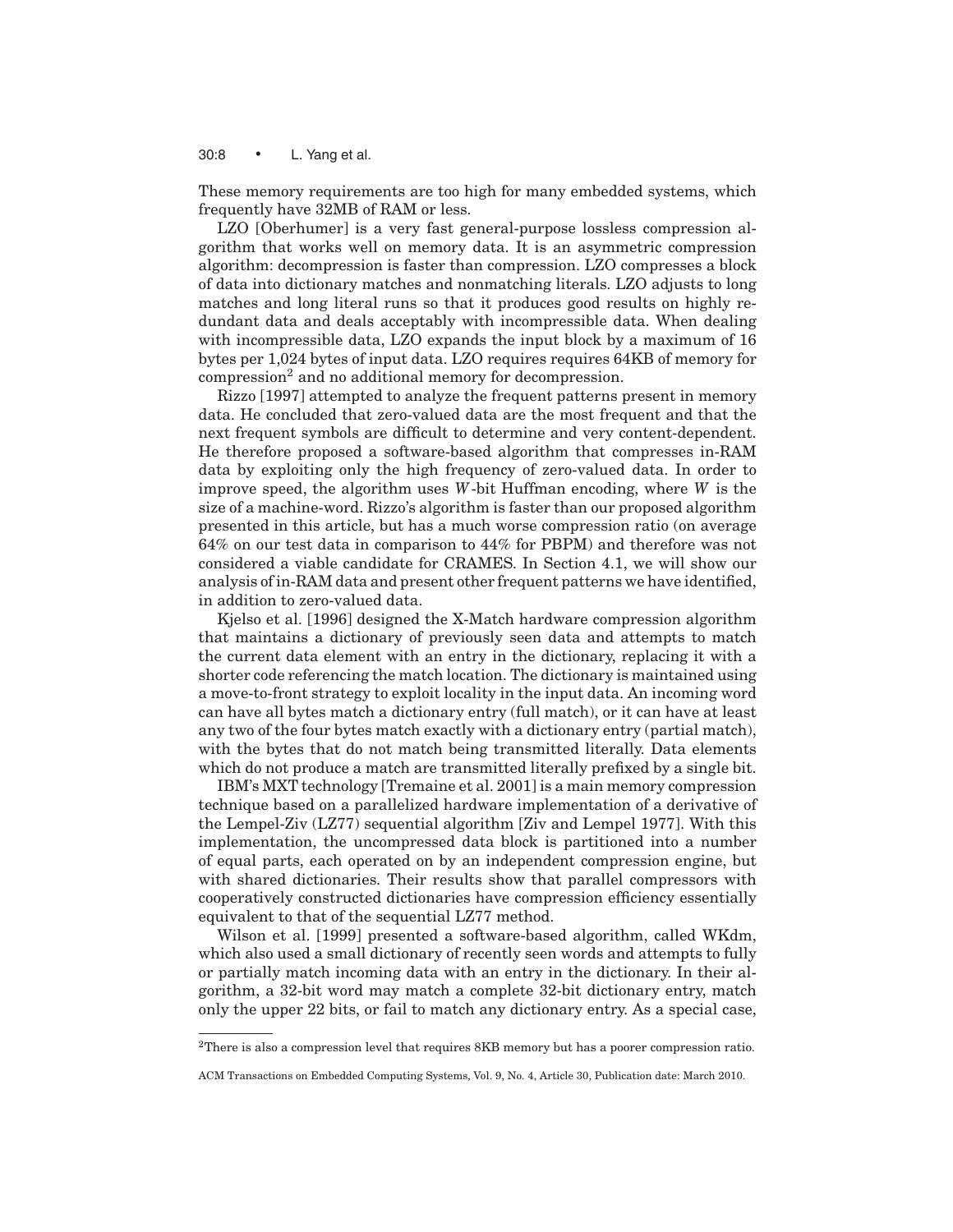the word is first checked to see if it is all zeroes, that is, matches a full-word zero. Like Rizzo's algorithm, the WKdm algorithm exploits the most frequent pattern (all zero value); and like the X-Match algorithm, the WKdm algorithm attempts to fully or partially match input data with dictionary entries to exploit similarities among words. However, it does not identify and exploit other frequent patterns in the word itself and therefore has a compression ratio ranging from 47% to 50% for in-RAM data. In most cases, the compression ratio of WKdm is inferior to that of LZO.

# 3. OVERVIEW OF CRAMES

This section briefly introduces the design and implementation of CRAMES to provide readers a context for the techniques presented in this article. To increase available memory to embedded systems, CRAMES selectively compresses data pages when the working datasets of running processes exceed physical RAM capacity. When data in a compressed page are later required by a process, CRAMES locates that page, decompresses it, and copies it back to the main memory working area, allowing the process to continue executing. In summary, applications that would normally be unable to run to completion on an embedded system with insufficient RAM can execute correctly with the help of CRAMES. In addition to dataset compression, CRAMES also supports compression of any type of in-RAM filesystem (commonly referred to as RAM disk).

# 3.1 Design Challenges

The goal of CRAMES is to significantly increase available memory with minimal performance and energy penalties, and without requiring additional hardware. Next, we summarize the primary challenges for CRAMES and our methods of overcoming them.

(1) *Selection and scheduling of pages for compression and decompression*. This is essential to guarantee correct operation. One may view the uncompressed memory area as a cache for the compressed memory area. Therefore, frequently accessed pages should be placed in the uncompressed area rather than the compressed area to minimize access time. Compression and decompression must be carefully scheduled to avoid application termination due to memory exhaustion, which might occur when a memory request cannot be satisfied. In summary, the Least Recently Used (LRU) pages should be compressed when the memory usage of active processes exceeds the main memory working area.

In order to minimize performance and energy consumption impact, CRAMES uses the OS virtual memory swapping mechanism to decide which data pages to compress and when to perform compression and decompression. Figure 1 illustrates the data flow path for CRAMES. Note that virtual memory contains both uncompressed areas (white) and compressed areas (gray). CRAMES requires a Memory Management Unit (MMU). However, no special-purpose hardware is required.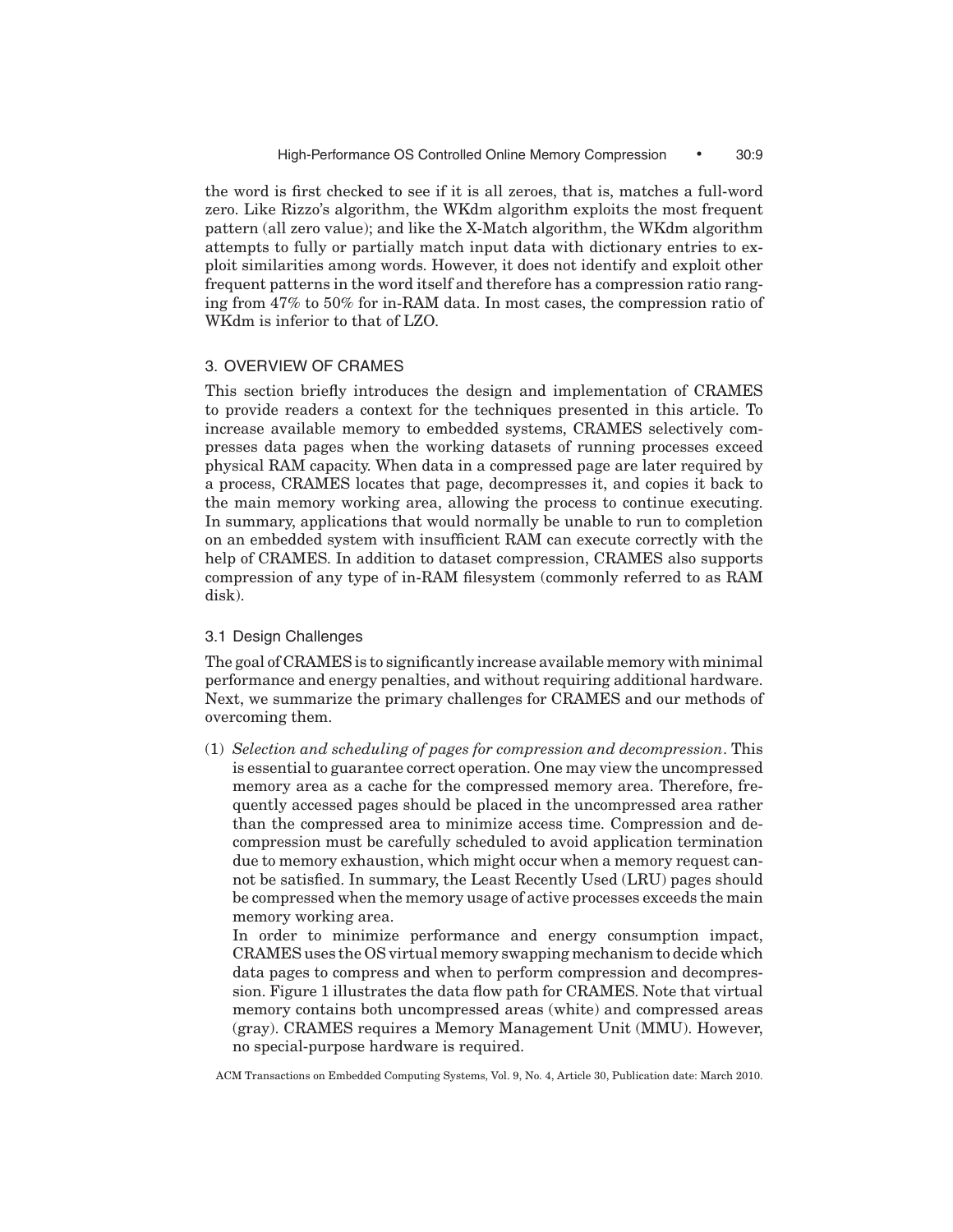## 30:10 • L. Yang et al.



Fig. 1. Overview of CRAMES.

(2) *Design of an efficient compression algorithm*. Compressing and decompressing pages and moving them between uncompressed memory and compressed memory consumes time and energy. Profiling results indicate that compression and decompression are responsible for the main performance penalty in CRAMES. Using a high-quality compression algorithm is thus crucial to ensure the practical use of CRAMES. The compression algorithm must have excellent performance and low energy consumption. It must also provide a good compression ratio and small working space memory requirements, to substantially increase the amount of usable memory.

There is a trade-off between compression speed and compression ratio. In general, slower compression algorithms have better compression ratios; faster compression algorithms have poorer compression ratios. We compared implementations of existing data compression algorithms that span a range of compression ratios and execution times: bzip2, zlib (at level 1, 6, and 9), LZRW1-A, LZO, and RLE (Run Length Encoding). Although bzip2 and zlib have the best compression ratios, their execution times are significantly longer than LZO, LZRW1-A, and RLE. In addition, the memory overheads of bzip2 and zlib are sufficient to starve applications in many embedded systems. Among these candidates, LZO appears to be most appropriate for online memory compression because of its good all-around performance. However, as described in Section 1.2, when the system is under tight memory constraints, LZO compression may degrade application performance significantly. In Section 4, we describe our efforts to design a compression algorithm more appropriate for use in online memory compression and demonstrate its effectiveness in reducing the performance penalty of CRAMES.

(3) *Dynamic management of the compressed memory*. Since sizes of compressed pages vary widely, efficiently distributing and locating data in compressed memory is challenging. Compression transforms the simple problem of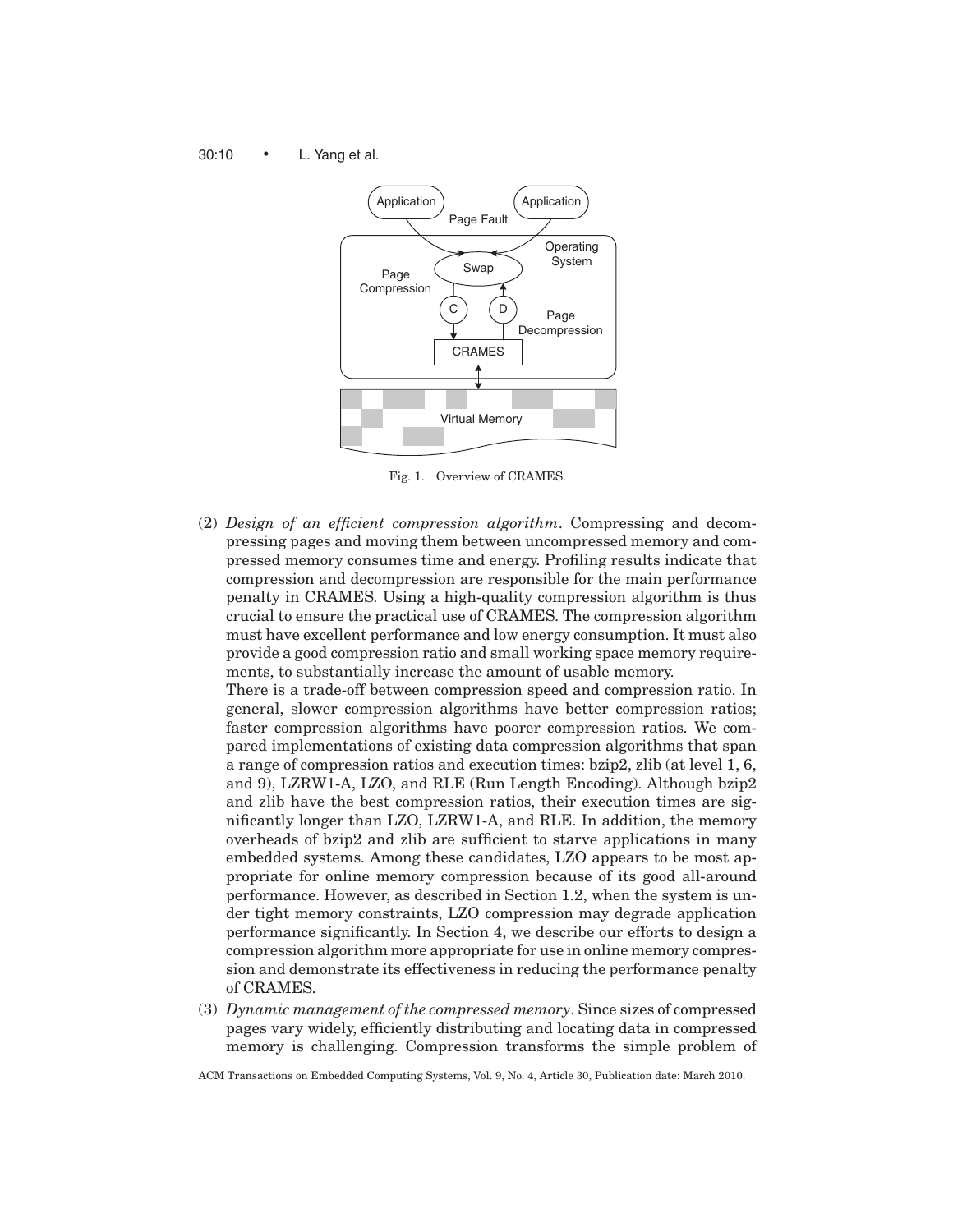finding a free page in an array of uniform-size pages into the hard problem of finding an arbitrary-size range of free bytes in an array of bytes. This problem is closely related, but not identical, to the classical *Kernel Memory Allocation* (KMA) problem [Vahalia 1996]. The compressed memory manager must be fast and high quality, that is, it must minimize waste resulting from fragmentation.

In addition to handling memory allocation, the compressed memory manager must also dynamically change the size of the compressed area based on the amount of memory required by currently executing applications. The compressed area must be large enough to provide applications with additional memory when necessary. However, it should stay out of the way when the applications do not require additional memory to avoid performance and energy consumption penalties. This can be achieved by using a compressed memory area just barely large enough to execute the currently running applications.

The CRAMES memory manager builds upon methods used in KMA. In order to identify the most appropriate memory allocation method, we implemented and evaluated several classical memory allocators. We decided to use the *Resource Map* allocator [Vahalia 1996], which achieved the best trade-off of allocation speed and memory usage.

(4) *Minimizing the performance and memory overhead*. In practice, a softwarebased memory compression technique must have high performance to permit use in real embedded systems. CRAMES must minimize the performance overhead introduced by compression, decompression, and memory management. Furthermore, compressed data pages may vary in size and cut memory into fragments with different sizes. CRAMES must also minimize the memory overhead of compression, fragmentation, and indexing compressed pages to ensure an improvement in physical memory capacity.

# 3.2 Implementation and Evaluation

CRAMES has been implemented as a loadable Linux kernel module for maximum portability and modularity. It can easily be ported to other modern OSs that support virtual memory. The module is a special block device (i.e., a random access device that stores and retrieves data in blocks) using physical memory. It may serve as both a swap device and a storage area for filesystems.

The memory space in a CRAMES device consists of several virtually contiguous memory chunks that are maintained in a linked list. Each chunk is divided into blocks with potentially different sizes. Upon initialization, a CRAMES device requests a small contiguous memory chunk in the kernel virtual memory space. It requests additional memory chunks as system memory requirements grow. When all compressed blocks in a compressed chunk are free, CRAMES frees the entire chunk to the system. Therefore, the size of a CRAMES device dynamically increases and decreases during operation, adapting to the data memory requirements of the currently running applications. When a CRAMES device receives a read request for a block, it locates the block using an index mapping table, decompresses it, and copies the original data to the request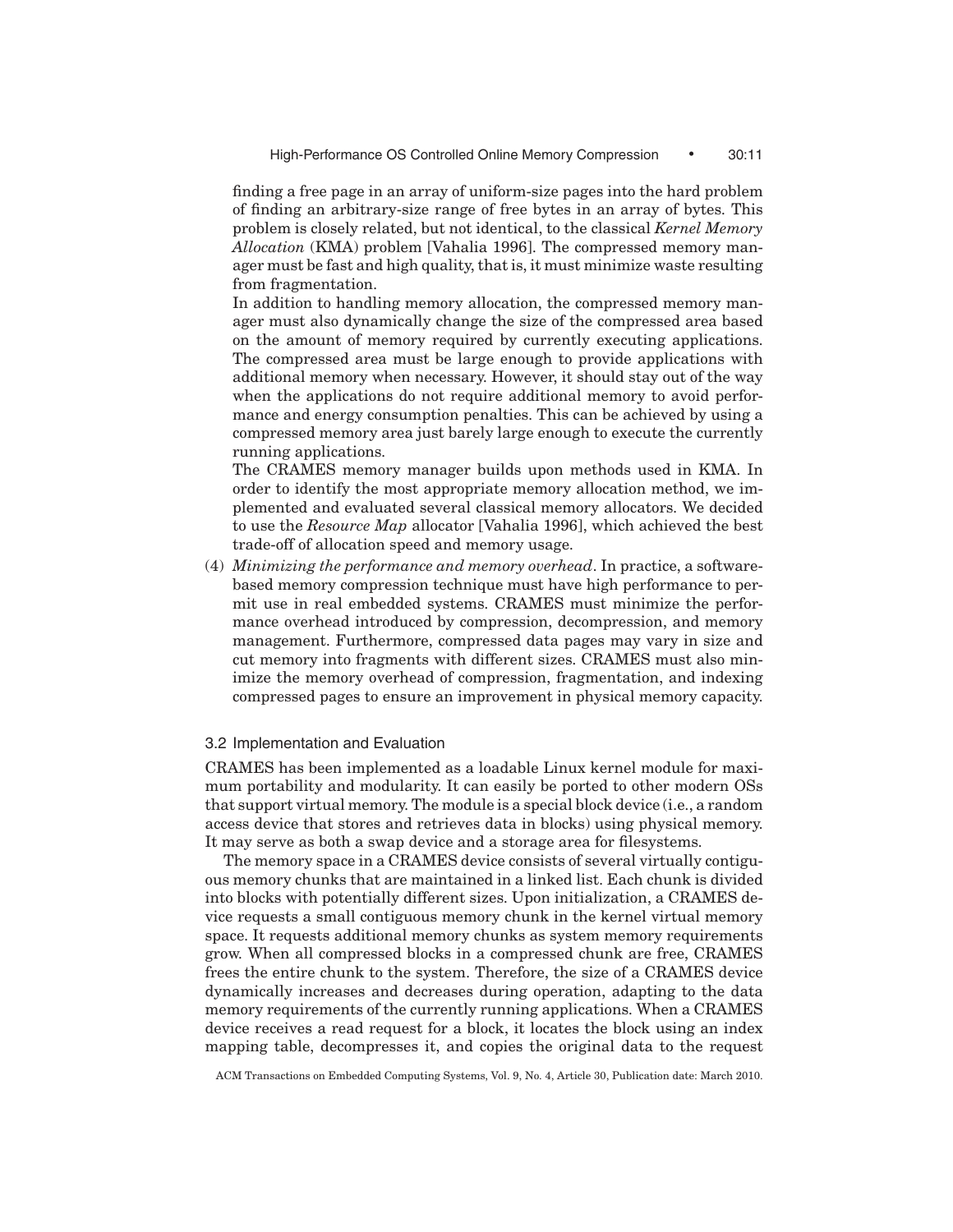## 30:12 • L. Yang et al.

buffer. When it receives a write request for a block, it locates the block, determines whether the old block with the same index may be discarded, compresses the new block, and places it at a position decided by the CRAMES memory management system.

Freeing compressed data belonging to terminated processes posed a challenge in the design of CRAMES. A conventional swap device need not be notified when processes terminate and data are freed. However, it was useful to add a mechanism to notify CRAMES when data should be freed because they belong to a terminated process. Otherwise, such data may remain in memory in compressed format indefinitely, potentially degrading memory utilization and performance. We solved this problem by making small modifications to the Linux kernel. In particular, whenever the kernel attempts to free a page located in the swap device, the modified *swap entry free* function in *swapfile.c* calls a CRAMES function to eliminate that page from compressed memory, thus ensuring the swap device only holds data that belong to nondefunct processes.

CRAMES was first evaluated on a battery-powered PDA using widely used noninteractive benchmarks as well as interactive applications with Graphical User Interfaces (GUIs). Experimental results show that CRAMES is capable of dramatically increasing memory capacity with small performance and power consumption costs. A next-generation cellphone prototype board was later used to aid development. Using this platform, we were able to run real cellphone applications and performed extensive testing to fine-tune CRAMES. During the final stages of development, the memory management system of CRAMES was greatly improved to alleviate potential fragmentation problems. A product development team at NEC Japan took over development and did rigorous testing under real network conditions. In June 2007, sales of cellphones running CRAMES started in Europe and Japan. The first such cellphone was the NEC FOMA 904i.

# 4. PATTERN-BASED PARTIAL MATCH COMPRESSION

We first considered using the LZO [Oberhumer] algorithm to compress data in memory. LZO is significantly faster than many other general-purpose compression algorithms, such as LZW series algorithms, zlib, and bzip2. However, it is not designed for memory compression and therefore does not fully exploit the regularities of in-RAM data. In addition, LZO requires 64KB of working memory for compression, a significant overhead on many memory-constrained embedded systems. LZO provides good compression ratio and performance in many applications. However, better results are possible for online memory compression. We now analyze the regularities of in-RAM data and describe a new algorithm, named PBPM, which is extremely fast and well-suited for memory compression.

The PBPM algorithm is designed based on the observation that frequently encountered data patterns can be encoded with fewer bits to save space. Scanning through the input data a word (32bits) at a time, PBPM exploits patterns that occur frequently within each word of memory and searches for complete and partial matches with dictionary entries to take advantage of the similarities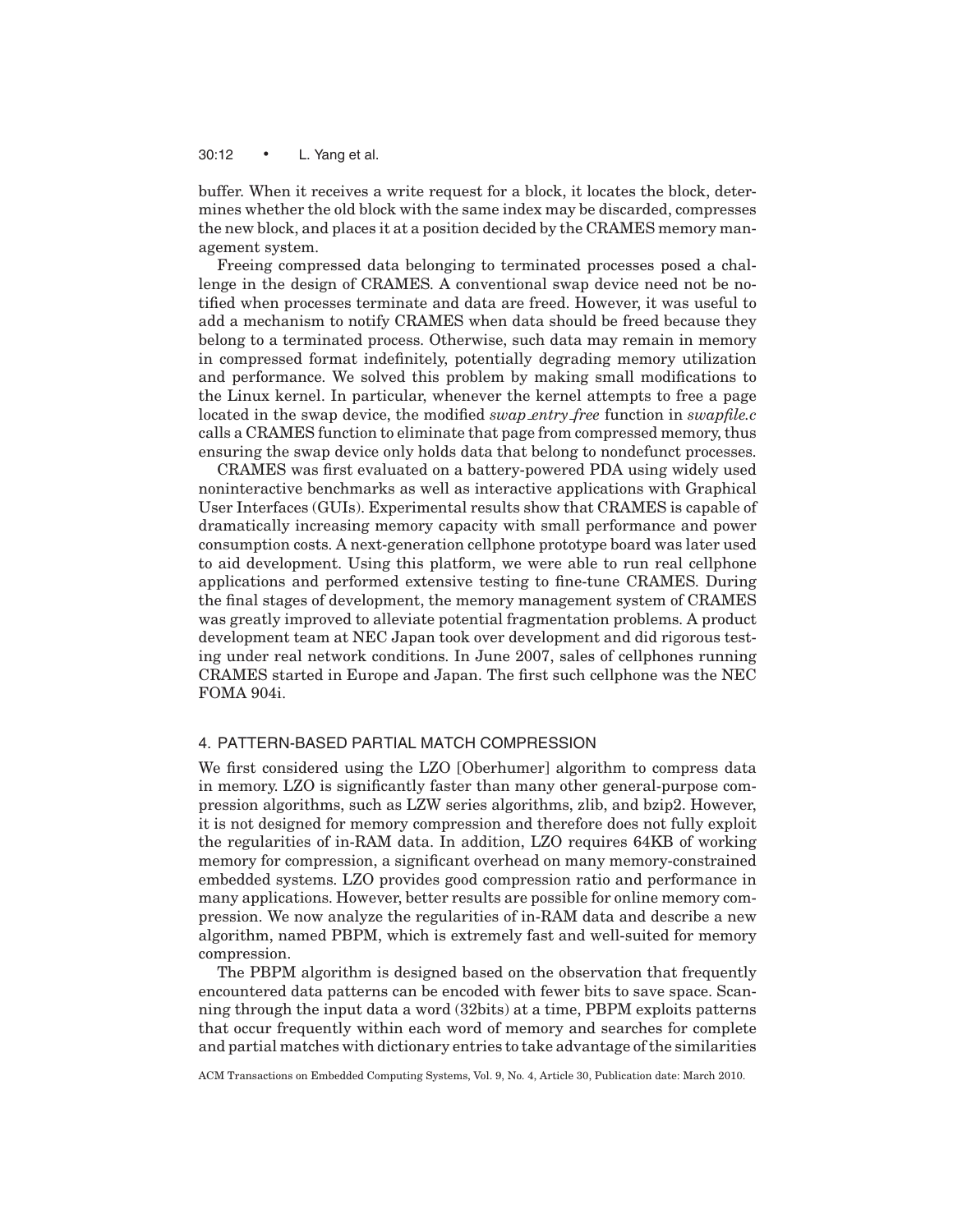among words. More specifically, (1) very frequent patterns are encoded using special bit sequences that are much shorter than the original data, (2) patterns that do not fall into this category and are found in a small dictionary are encoded using the index of their location in dictionary, and finally (3) patterns that do not frequently occur and cannot be found in the dictionary are stored in dictionary for later use and the original word contents are sent to output.

We adopted a systematic approach when designing PBPM. Based on our observations on the properties of in-RAM data, we first identified the key components of the algorithm: exploiting data patterns, dictionary maintenance, and pattern encoding. We then statistically analyzed the data to identify the most frequent patterns, and developed a prototype in Python. Afterwards, we adjusted parameters such as the size and layout of dictionary and coding scheme to optimize the compression ratio. Finally we implemented the algorithm in C and used a number of software acceleration techniques to optimize its performance. Different applications were used during the development of the algorithm and its final evaluation in CRAMES. We believe this systematic approach is useful when designing compression algorithms customized to datasets with particular statistical properties.

## 4.1 In-RAM Data Patterns

Unlike general-purpose algorithms designed for text data, a special-purpose algorithm designed for memory compression must fully exploit the regularities of in-RAM data. For example, pages are usually zero-filled after being allocated. Therefore, runs of zeroes are commonly encountered during memory compression. Numerical values are often small enough to be stored in 4, 8, or 16 bits, but are normally stored in full 32-bit words. Furthermore, numerical values tend to be similar to other values in nearby locations. Likewise, pointers often point to adjacent objects in memory, or are similar to other pointers in nearby locations.

In order to develop a reasonable set of frequent patterns, we experimented with a 64MB swap data file from a workstation running SuSE Linux 9.0. Various applications were executed to exhaust physical memory and trigger swapping. Figure 2 shows the relative frequencies of patterns we evaluated. Next, we specify conventions for describing the data and patterns, as well as the dictionary management scheme we considered.

We consider each 32-bit word (four bytes) as an input, and represent it with four symbols, each representing a byte. A "z" represents a zero byte, an "x" represents an arbitrary byte, and an "m" represents a byte that matches a dictionary entry. Following this convention, "zzzz" indicates an all-zero word; "mmmx" indicates a partial match with a dictionary entry for which only the lowest byte differs.

To allow fast search and update operations, we maintain a hash-mapped dictionary. More specifically, the third byte of a word is hash-mapped to a 256 entry table, containing random indices within the range of the dictionary. The decision to base hashing on the third byte was made to achieve decent hashing quality with low computational overhead. Based on this hash function, we only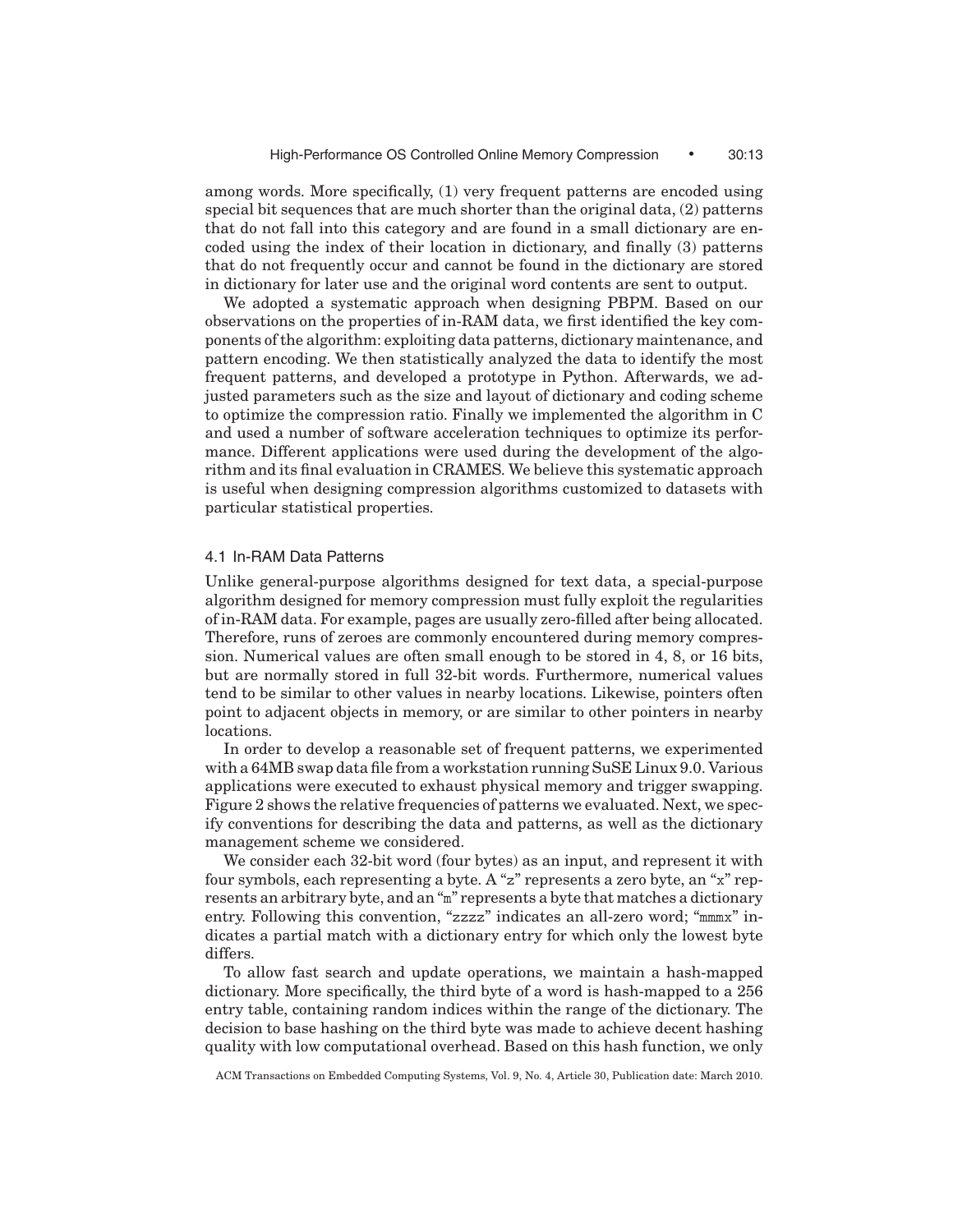

Fig. 2. Frequent pattern histogram.

need to consider four match patterns: "mmmm" (full match), "mmmx" (highest three bytes match), "mmxx" (highest two bytes match), and "xmxx" (only the third byte matches). Note that neither the hash table nor the dictionary need be stored with the compressed data. The hash table is static and the dynamic dictionary is regenerated automatically during decompression.

We experimented with different dictionary sizes and layouts, for example, 16 entry direct-mapped and 32-entry two-way set associative, etc. A direct hashmapped dictionary has the advantage of supporting fast search and update: only a single hashing operation and lookup are required per access. However, it has tightly limited memory. For each hash target, only the most recently observed word is remembered; the victim to be replaced is decided entirely by its hash target. In contrast, if a dictionary is maintained with move-to-front strategy, its LRU entry is selected as the victim. Unfortunately, searching in such a dictionary is slow. A set-associative dictionary provides the benefits of both LRU replacement and speed. When a search miss followed by a dictionary update occurs, the oldest of the dictionary entries sharing one hash target index is replaced.

As Figure 2 illustrates, zero words, "zzzz", are the most frequent compressible pattern, followed by one byte positive sign-extended words "zzzx". Other zero-related patterns are relatively less frequent. As the dictionary size increases, dictionary match (including partial match) frequencies do not increase much. While a set-associative dictionary usually generates more matches than a direct hash-mapped dictionary with the same overall size, a four-way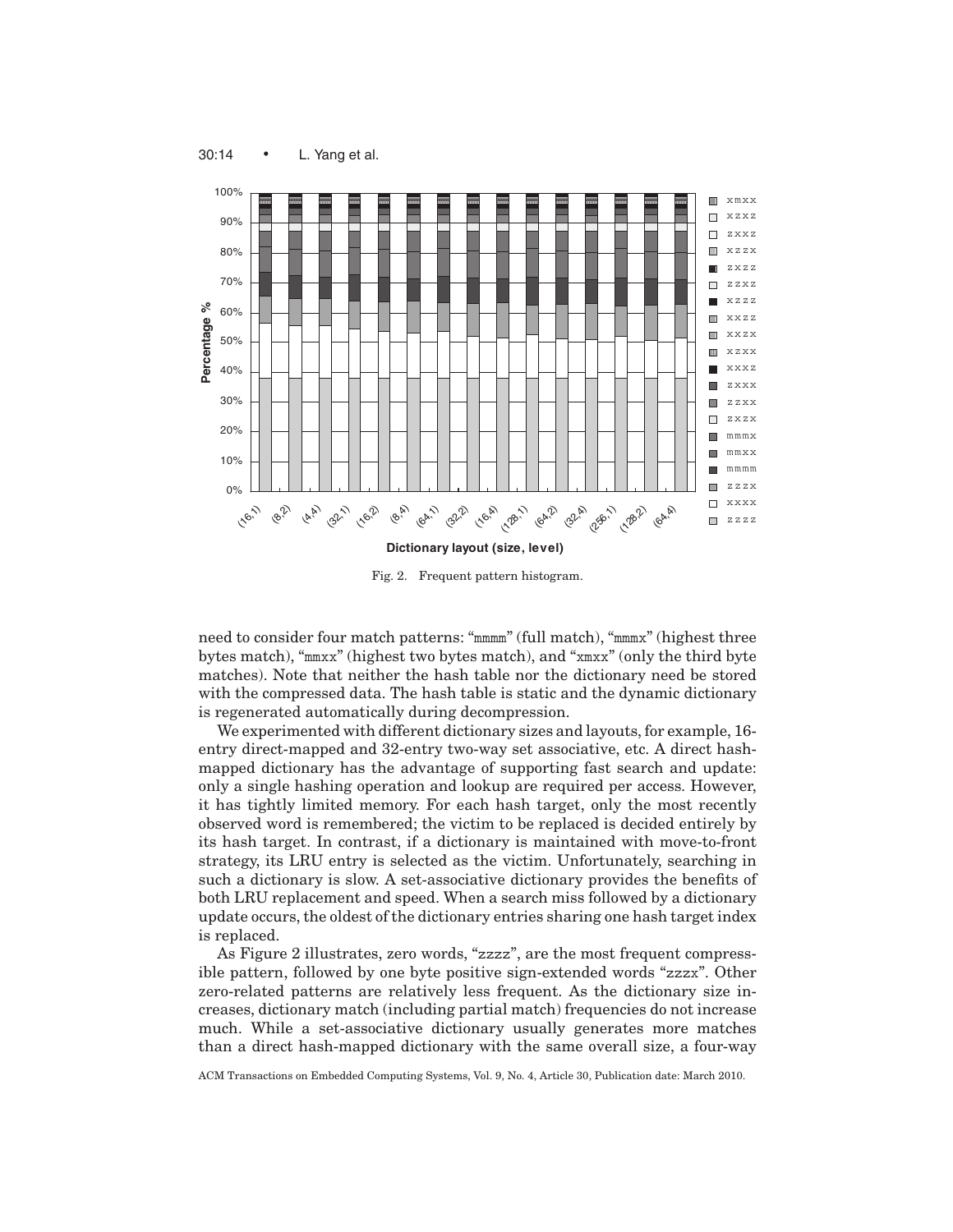| Code | Pattern     | Output     | Size (bits) | Frequency |
|------|-------------|------------|-------------|-----------|
| 00   | ZZZZ        | 00         | 2           | 38.0%     |
| 01   | <b>XXXX</b> | 01BBBB     | 34          | 21.6%     |
| 10   | mmmm        | 10bbbb     | 6           | 11.2%     |
| 1100 | ZZZX        | 1100B      | 12          | 9.3%      |
| 1101 | mmxx        | 1101bbbbBB | 24          | 8.9%      |
| 1110 | mmmx        | 1110bbbbB  | 16          | 7.7%      |
| 1111 | <b>ZXZX</b> | 1111BB     | 20          | 3.1%      |
|      |             |            |             |           |

Table I. Pattern Encoding in PBPM

set-associative dictionary works no better than a two-way set-associative dictionary in this application.

## 4.2 The PBPM Compression Algorithm

The PBPM compression and decompression algorithms are presented in Algorithm 1. Based on our analysis, we selected the most frequent patterns and the most effective dictionary layouts for PBPM. The patterns and coding schemes are summarized in Table I, which also reports the actual frequencies of the listed patterns in our swap data file. In Algorithm 1 and column "Output" of Table I, "B" represents a byte and "b" represents a bit.

PBPM maintains a small two-way set-associative dictionary (*DICT*[ ] in Algorithm 1) of 16 recently seen words. An incoming word can fully match a dictionary entry, or match only the highest three or two bytes of a dictionary entry. These patterns occurred frequently during swap trace analysis. Although it would be possible to consider non-byte-aligned partial matches [Tremaine et al. 2001; Wilson et al. 1999], we have experimentally determined that considering only byte-aligned partial matches is sufficient to exploit the partial similarities among in-RAM data while permitting efficient implementation. The PBPM algorithm compresses and decompresses 32-bit words. The compressor scans through a page (usually 4KB), reads each word, and determines the first of the following criteria the word meets:

- $(1)$  Is it a "zzzz"?
- $(2)$  If not, is it a "zzzx"?
- (3) If not, is it a "zxzx"?

If the word does not meet any of these criteria, the compressor checks whether the word fully or partially matches a dictionary entry. If it is a partial match, this word is inserted into the dictionary location indicated by hashing on its third byte. Note that the victim to be replaced is decided by its age. If there is no match at all, the word is also inserted to the dictionary according to the same replacement policy. Correspondingly, the decompressor reads through the compressed output, decodes the format based on the patterns given in Table I, and adds entries to the dictionary upon a partial match or dictionary miss. Therefore, the dictionary can be reconstructed during decompression and does not need to be stored together with the compressed data.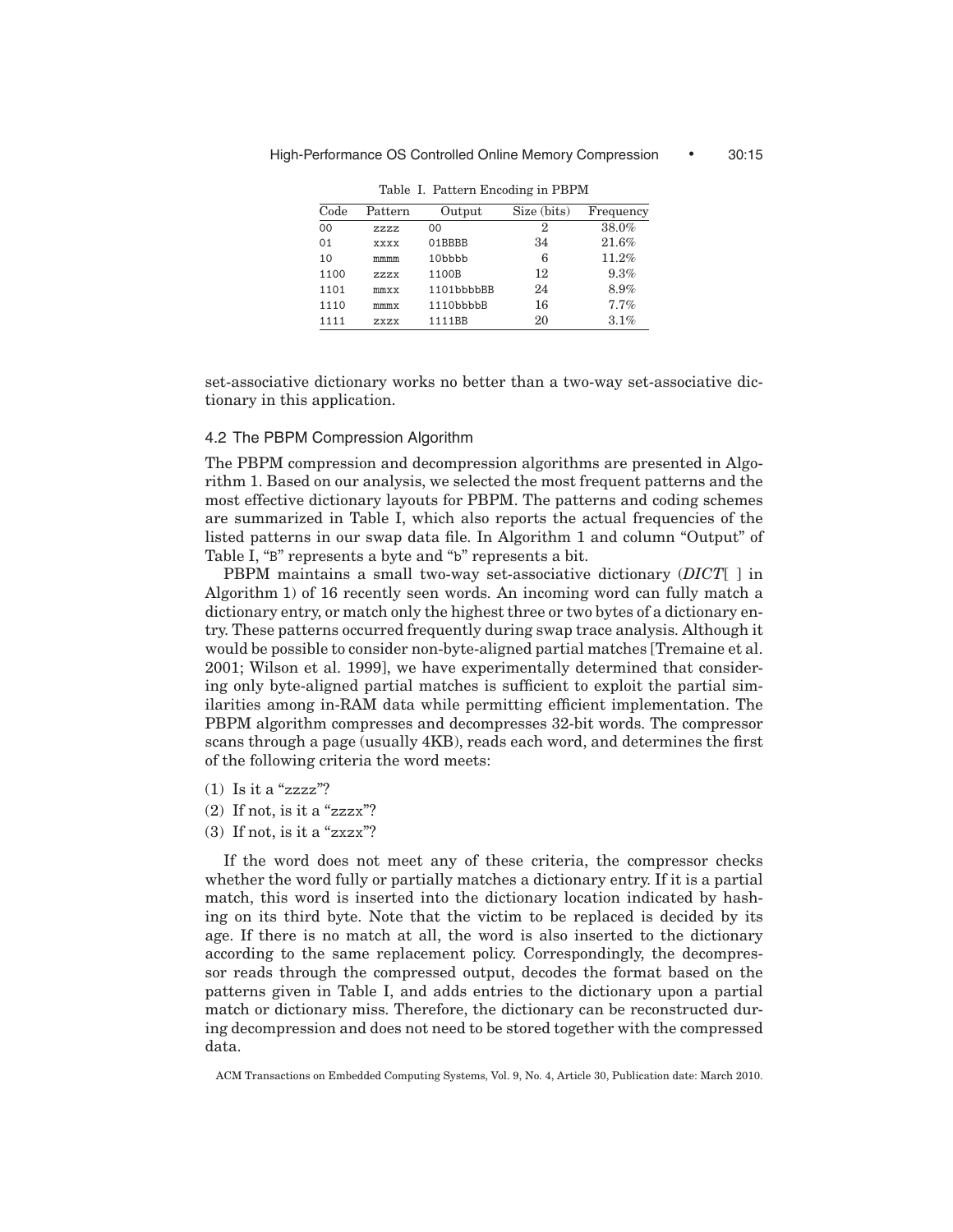|  |  |  |  |  | <b>Algorithm 1. PBPM</b> (a) Compression and (b) Decompression |
|--|--|--|--|--|----------------------------------------------------------------|
|--|--|--|--|--|----------------------------------------------------------------|

| <b>Require:</b> IN, OUT word stream   |                                           | <b>Require:</b> IN, OUT word stream   |                                |  |  |  |  |
|---------------------------------------|-------------------------------------------|---------------------------------------|--------------------------------|--|--|--|--|
| <b>Require:</b> TAPE, INDX bit stream |                                           | <b>Require:</b> TAPE, INDX bit stream |                                |  |  |  |  |
| <b>Require:</b> DATA byte stream      |                                           | Require: DATA byte stream             |                                |  |  |  |  |
|                                       | 1: for word in range of $IN$ do           |                                       | 1: Unpack(OUT)                 |  |  |  |  |
| 2:                                    | if <i>word</i> = $zzzz$ then              | 2: for code in range of TAPE do       |                                |  |  |  |  |
| 3:                                    | $TAPE \leftarrow 00$                      | 3:                                    | if $code = 00$ then            |  |  |  |  |
| 4:                                    | else if $word = zzzx$ then                | 4:                                    | $OUT \leftarrow zzzz$          |  |  |  |  |
| 5:                                    | $TAPE \leftarrow 1100$                    | 5:                                    | else if $code = 1100$ then     |  |  |  |  |
| 6:                                    | $DATA \leftarrow B$                       | 6:                                    | $B \leftarrow DATA$            |  |  |  |  |
| 7:                                    | else if $word = zxzx$ then                | 7:                                    | $OUT \leftarrow zzzB$          |  |  |  |  |
| 8:                                    | $TAPE \leftarrow 1111$                    | 8:                                    | else if $code = 1111$ then     |  |  |  |  |
| 9:                                    | $DATA \leftarrow BB$                      | 9:                                    | $BB \leftarrow DATA$           |  |  |  |  |
| 10:                                   | else                                      | 10:                                   | $OUT \leftarrow zBzB$          |  |  |  |  |
| 11:                                   | $mmm \leftarrow DICT/hash(word)$          | 11:                                   | else if $code = 10$ then       |  |  |  |  |
| 12:                                   | if $word = \text{mmm}$ then               | 12:                                   | $bbb\rightarrow \mathit{INDX}$ |  |  |  |  |
| 13:                                   | $TAPE \leftarrow 10$                      | 13:                                   | $OUT \leftarrow DICT [bbbb]$   |  |  |  |  |
| 14:                                   | $INDX \leftarrow bbbb$                    | 14:                                   | else if $code = 1110$ then     |  |  |  |  |
| 15:                                   | else if $word = mmmx$ then                | 15:                                   | bbbb $\leftarrow INDX$         |  |  |  |  |
| 16:                                   | $TAPE \leftarrow 1110$                    | 16:                                   | $mmm \leftarrow DICT [bbbb]$   |  |  |  |  |
| 17:                                   | $INDX \leftarrow bbbb$                    | 17:                                   | $B \leftarrow DATA$            |  |  |  |  |
| 18:                                   | $DATA \leftarrow B$                       | 18:                                   | $OUT \leftarrow \textit{mmm}$  |  |  |  |  |
| 19:                                   | Insert word to DICT                       | 19:                                   | Insert mmmB to DICT            |  |  |  |  |
| 20:                                   | else if $word = max$ then                 | 20:                                   | else if $code = 1101$ then     |  |  |  |  |
| 21:                                   | $TAPE \leftarrow 1101$                    | 21:                                   | bbbb $\leftarrow INDX$         |  |  |  |  |
| 22:                                   | $INDX \leftarrow bbbb$                    | 22:                                   | $mmm \leftarrow DICT/bbbb$     |  |  |  |  |
| 23:                                   | $DATA \leftarrow BB$                      | 23:                                   | $BB \leftarrow DATA$           |  |  |  |  |
| 24:                                   | Insert word to DICT                       | 24:                                   | $OUT \leftarrow$ mmBB          |  |  |  |  |
| 25:                                   | else                                      | 25:                                   | Insert mmBB to DICT            |  |  |  |  |
| 26:                                   | $TAPE \leftarrow 01$                      | 26:                                   | else if $code = 01$ then       |  |  |  |  |
| 27:                                   | $DATA \leftarrow BBB$                     | 27:                                   | $BBBB \leftarrow DATA$         |  |  |  |  |
| 28:                                   | Insert <i>word</i> to DICT                | 28:                                   | $OUT \leftarrow BBB$           |  |  |  |  |
| 29:                                   | end if                                    | 29:                                   | Insert BBBB to DICT            |  |  |  |  |
| 30:                                   | end if                                    | 30:                                   | end if                         |  |  |  |  |
| $31:$ end for                         |                                           |                                       | 31: end for                    |  |  |  |  |
|                                       | 32: $OUT \leftarrow Pack(TAPE,DATA,INDX)$ |                                       |                                |  |  |  |  |

# 4.3 Software Acceleration

During the compression process, depending on different patterns, an input word may be converted to one of the following outputs (please refer to Table I).

- —Two-bit code (zzzz),
- —Two-bit code followed by four-byte data (xxxx),
- —Two-bit code followed by four-bit index (mmmm),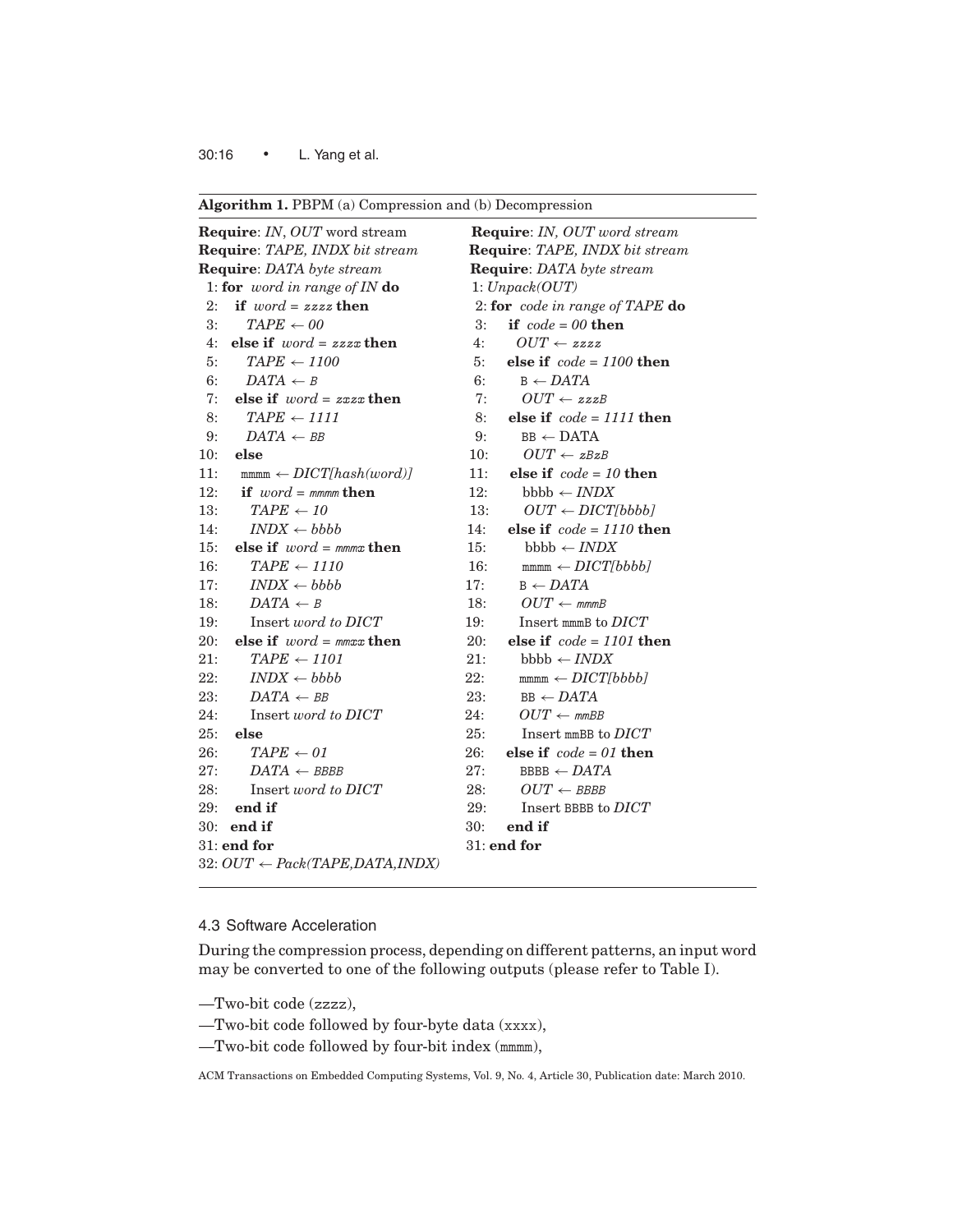

### High-Performance OS Controlled Online Memory Compression • 30:17

Fig. 3. Fast word shift operation.

—Four-bit code followed by one-byte data (zzzx),

—Four-bit code followed by four-bit index and two-byte data (mmxx),

—Four-bit code followed by four-bit index and one-byte data (mmmx), or

—Four-bit code followed by two-byte data (zxzx).

The output of all compressed words can be stored in one flat array, or *tape*. For example, for pattern "mmmm", a two-bit code is first sent to the output tape, followed by a four-bit index. However, this may not be the most efficient implementation due to alignment problems introduced by nonuniform symbol lengths. In our implementation, we used separate tapes for code, index, and data. Because the code length may be either two-bit or four-bit, we have two tapes for codes, each of which consists of two-bit sequences. As a consequence, the first two bits of a four-bit code are sent to  $T_{code1}$  and the second two bits are sent to *Tcode*<sup>2</sup>; meanwhile, the four-bit codes are always sent to *Tindex* and data are always sent to *Tdata*. To reduce the number of memory copies, we place the data tape at a fixed position in the output buffer. Other tapes are appended via copying to the data tape at the end of compression process to minimize runtime. The data tape is usually the longest among all tapes. Therefore, this arrangement of tapes results in the shortest runtime. Please note that since data length may vary for different patterns, the data tape *Tdata* consists of onebyte, two-byte, and four-byte sequences, which may cause the word alignment problem. We will discuss this problem in more detail in Section 4.4.

To allow fast bit operations, we used the following acceleration technique for the code tapes and the index tape. Code tapes always consist of two-bit sequences. Therefore, during compression we store each two-bit code in the lowest two bits of a byte. After all codes are collected, we pack the codes four words at a time by shifting the second word by two bits, the third word by four bits, and the fourth word by six bits. Then we perform a logical "or" of these four words, as illustrated in Figure 3. This scheme minimizes the total number of shifts required to pack all two-bit sequences because four-byte shifts may be carried out in parallel on 32-bit architectures. A similar technique is applied to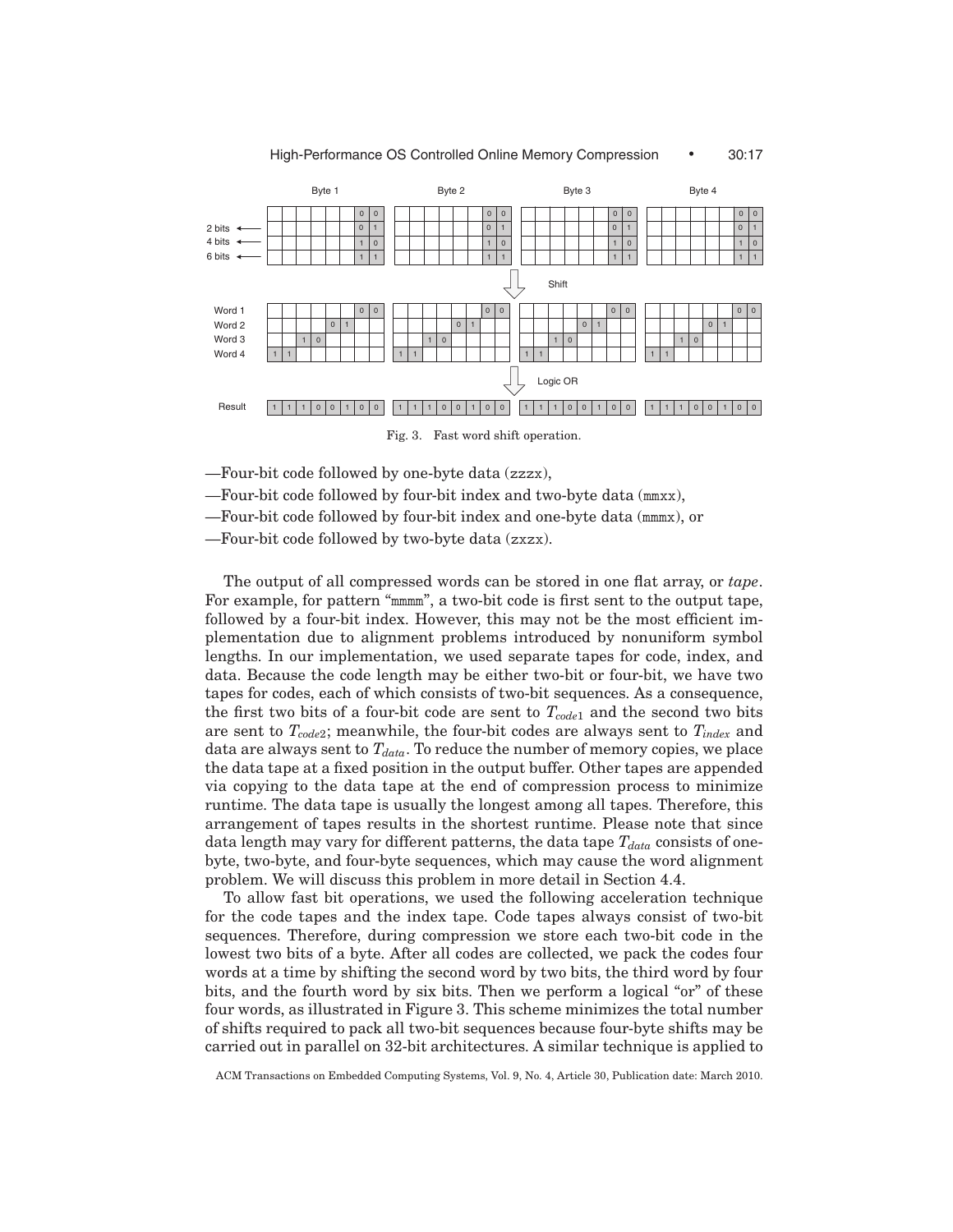30:18 • L. Yang et al.

|         |          | Non-aligned PBPM $(\mu s)$ |          | Separate aligned tapes $(\mu s)$ | Single aligned tape $(\mu s)$ |            |  |
|---------|----------|----------------------------|----------|----------------------------------|-------------------------------|------------|--|
|         | Compress | Decompress                 | Compress | Decompress                       | Compress                      | Decompress |  |
| average | 12.99    | 10.94                      | 14.94    | 10.94                            | 16.89                         | 18.26      |  |
| stdev.  | 3.05     | 3.08                       | 1.79     | 2.20                             | 3.77                          | 4.44       |  |

Table II. Performance Comparison of Two Alignment Schemes

the index tape, which contains four-bit sequences. During decompression, the procedure is reversed.

# 4.4 Word Alignment

Some processors (e.g., many ARM and PowerPC processors) do not support highperformance loads or stores of nonaligned data objects; for example, an access to a four-byte word with an address that is not evenly divisible by four may be illegal or impose substantial performance penalties. In the best case, such accesses trigger interrupts that must be handled by the processor support library, greatly degrading performance. As mentioned in the previous section, the data tape consists of sequences with different lengths, that is, one-byte, two-byte, and four-byte. This poses no problem for processors that support high-performance misaligned accesses. However, it may impose substantial overhead for other architectures commonly used in embedded systems. To solve this problem, we implemented two alignment schemes and compared their performance.

- (1) *Separate aligned tapes*. Instead of having one data tape, we maintain separate data tapes for one-byte, two-byte, and four-byte data. One of the three data tapes is placed at a fixed position in the output buffer. At the end of the compression process the other two tapes are copied to the end of the first data tape. As long as the later two tapes are short, little copying is required and the performance overhead of this approach is low. Based on our analysis, the longest data tape is generally the four-byte data tape because the no-match pattern is the second most frequent pattern.
- (2) *Single word-aligned tape*. Only one flat data tape is maintained. However, data are written into this tape in a word-aligned manner. Each word of this tape consists of one of the following: four single bytes, two two-byte sequences, or one four-byte word. Three additional pointers are maintained to record the positions of the next available one-byte, two-byte, and four-byte locations. Data are written to the tape at the location indicated by the corresponding pointer depending on the length, that is, one-byte, two-byte, or four-byte. This implies that data may be written to the tape out-of-order. The same pointers are maintained and the same procedure is followed during decompression. Every time data are written to the tape, the corresponding pointer must be checked and updated, reducing performance. However, it is never necessary to copy tapes to new positions when using this technique.

We compared these alignment techniques against the original PBPM algorithm, which does not consider the alignment problem. The three versions were executed on a Linux Workstation with a 2GHz AMD Athlon XP 2800+ processor. This processor does not require word-aligned load and store instructions and hence does not incur exceptions on misaligned memory accesses. Table II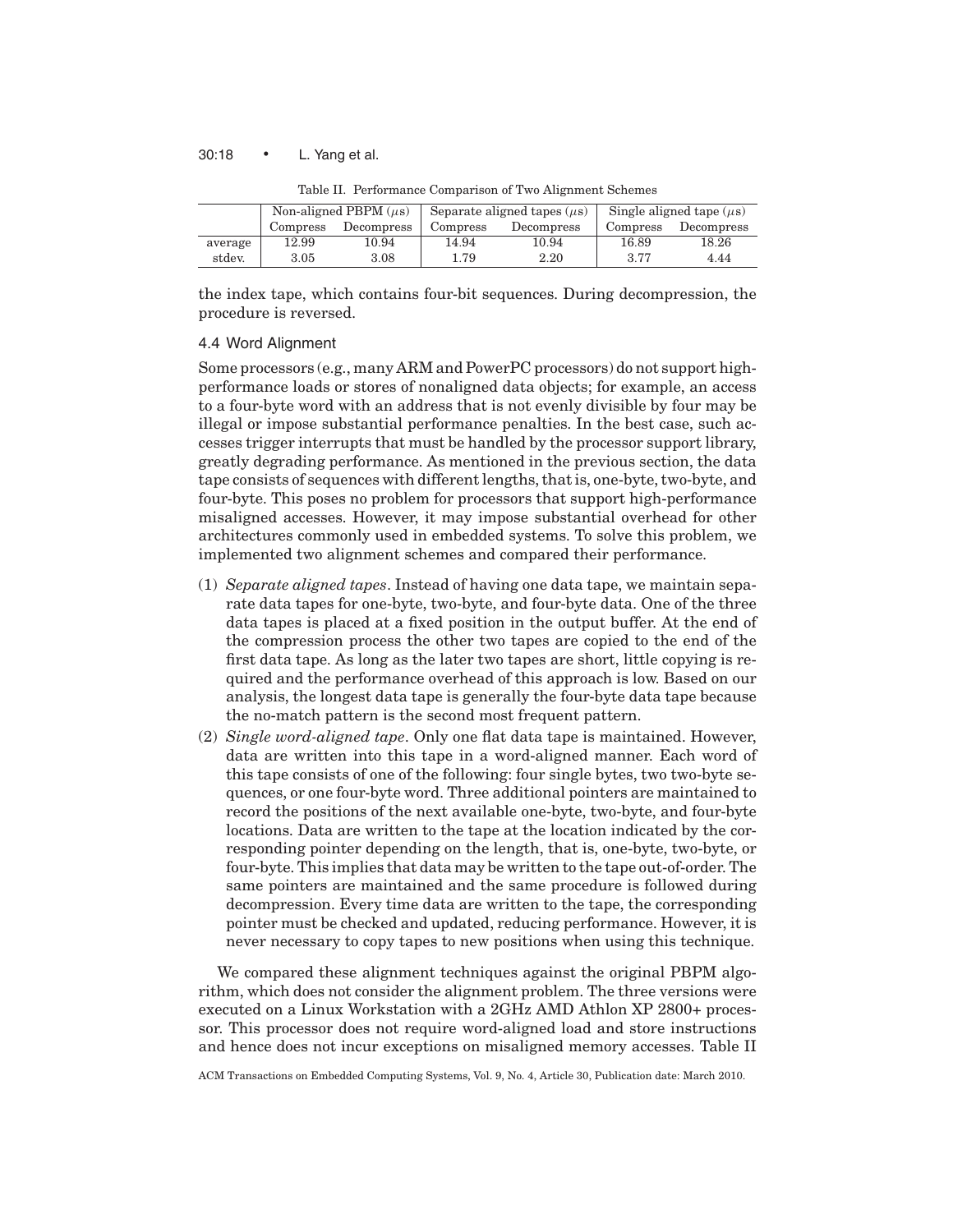shows that the first technique, which maintains separate data tapes, imposes smaller performance overhead than the second one, which maintains a single word-aligned data tape. Compared to the original implementation of PBPM, on average, the first technique increases compression time by 15% and does not affect decompression time. The second technique increases compression time by 30% and decompression time by 67%. Therefore, for architectures that suffer high performance overheads on misaligned accesses, the copying-based alternative implementation should be used; otherwise, the original implementation of PBPM should be used.

## 5. ADAPTIVE COMPRESSED MEMORY MANAGEMENT

As described in Section 3, CRAMES compresses the swapped-out data a page at a time and stores them in a special compressed RAM device. Upon initialization, the compressed RAM device only requests a small memory chunk; as system memory requirements grow, additional memory chunks are requested. The compressed RAM device also dynamically decreases its size when compressed pages are freed. A compressed page may be freed in two circumstances: (1) the page only belongs to one running process and is swapped in by the kernel or (2) the page belongs to a terminated process and the kernel attempts to overwrite this page with a newly swapped-out page. When all compressed blocks in a compressed chunk are free, CRAMES frees the entire chunk to the system. Therefore, the size of a compressed RAM device dynamically adjusts during operation, adapting to the data memory requirements of the currently running applications.

The preceding dynamic memory allocation strategy works well when the system is not under extreme memory pressure. However, its performance degrades when memory is dangerously low: applications and CRAMES compete for remaining physical memory and there is no guarantee that an allocation request will be satisfied. If physical memory is nearly exhausted, an application may be unable to allocate additional memory. If CRAMES were able to allocate even one page of physical memory for its compressed memory region, it would be able to swap out multiple pages, allowing the application to proceed. However, CRAMES is in contention with the application, resulting in an *online memory compression deadlock*, that is, a situation in which both the CRAMES and other application processes wait for memory resources that can only be made available by progress of the other process.

We will use an example to illustrate online memory compression deadlock. In Figure 4, assuming an embedded system with ten pages of physical RAM, process A and process B each have four pages in the uncompressed area. CRAMES allocates one page from the kernel for future compression usage, leaving only one free uncompressed page available to processes A and B. (1) The working dataset of process A starts to grow and it requests one more page. Since only a single page of memory is now available, the kernel starts swapping. Page b1 from process B is swapped out and compressed by CRAMES. After compression, the size of  $b1$  is reduced to 80% of its original size. (2) Process A requests one more page. The kernel continues its attempt to swap out pages from process B.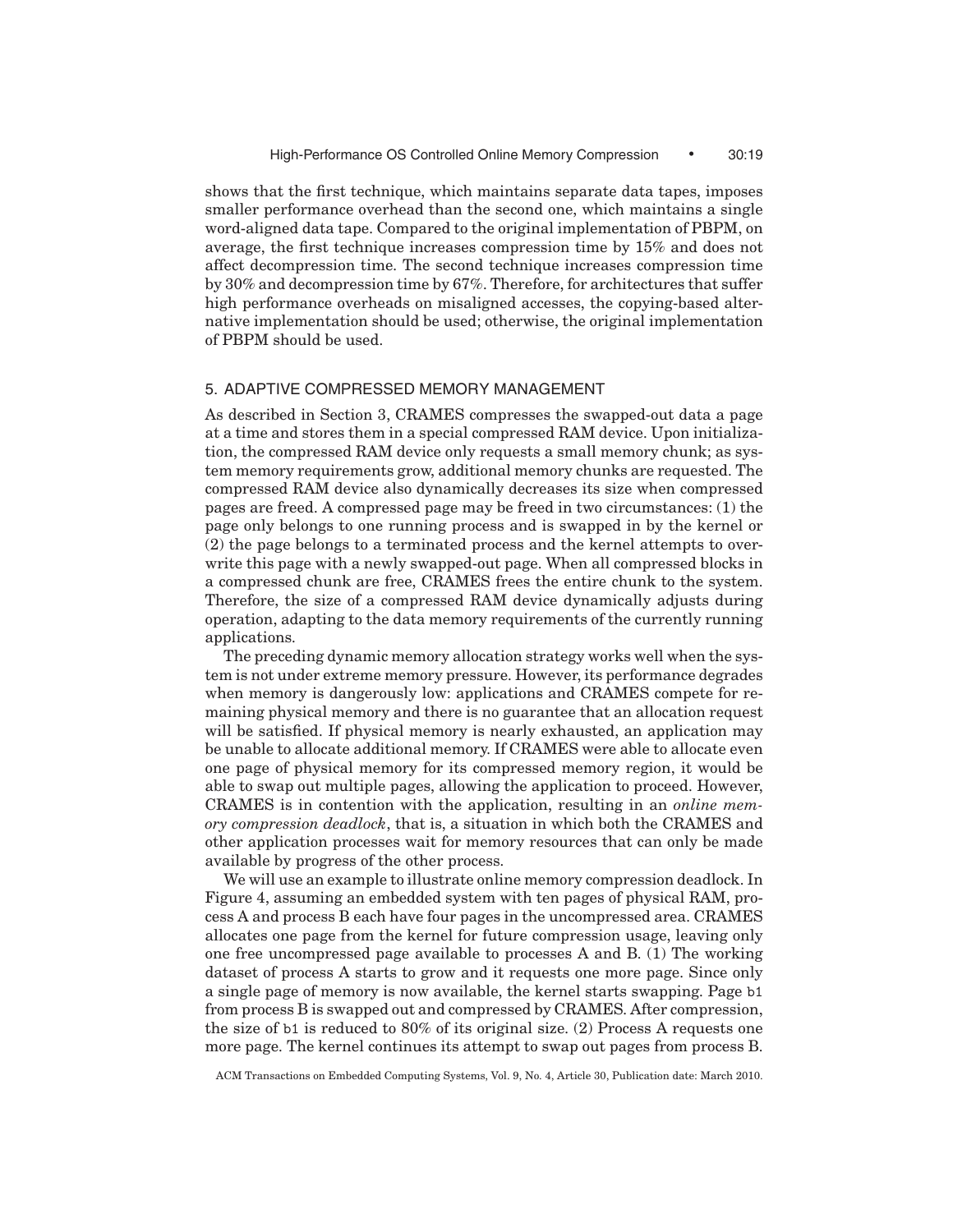### 30:20 • L. Yang et al.



Fig. 4. Online memory compression deadlock.

Unfortunately, since the compression ratio of the last swapped-out page b1 was high, none of the pages of process B can fit into the compressed area. Therefore, the kernel allocates the last free page in the uncompressed area to process A. (3) Process A requests one more page. If CRAMES were able to allocate even a single page from the uncompressed area, it could compress multiple pages and proceed. However, no additional free pages are available because process A reserved the last free page in the previous step. This results in a deadlock scenario. The allocation request from process A is in contention with CRAMES for memory pages and neither may proceed.

To avoid online memory compression deadlock, a compressed RAM device must predictively request additional memory, that is, it cannot wait until no allocated chunks have space for incoming data. This subtle issue comprises one of the differences between our technique and compressed caching as well as swap compression, in which hard drives serve as backing store to which pages can be moved as soon as (or even earlier than) the compressed area is full, so that the compressed memory is always available to applications.

We propose the following scheme to prevent online memory compression deadlock. CRAMES monitors the compressed area utilization and requests the allocation of a new memory chunk based on the saturation of current memory chunks. When the total amount of memory in the compressed area is above a predefined *fill ratio*, CRAMES requests a new chunk from kernel. This request may be denied if the system memory is dangerously low. However, even if this first request is denied, subsequent invocations of CRAMES will generate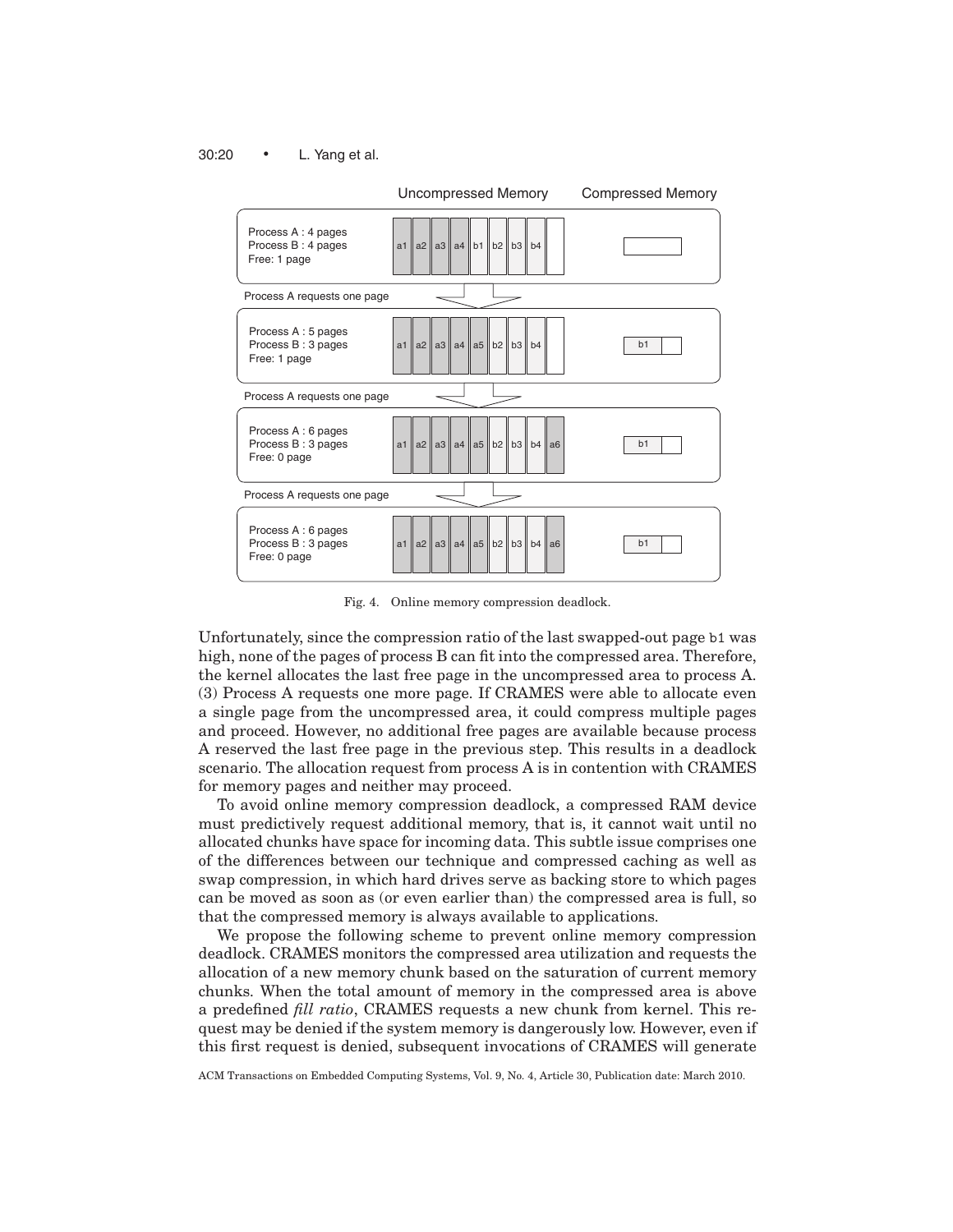### High-Performance OS Controlled Online Memory Compression • 30:21



Fig. 5. Deadlock avoided.

additional requests. After low-memory conditions cause applications to swap out pages to the compressed RAM device, more memory will be available and the preemptive compressed RAM device allocation requests will generally succeed eventually.

Figure 5 illustrates the operation of CRAMES, which preemptively allocates memory in order to avoid online memory compression deadlock. After the first page b1 from process B is swapped out and compressed, CRAMES realizes that the total compressed area is 80% full, exceeding the fill ratio. As a consequence, CRAMES requests pages from the kernel immediately. Since this allocation request occurs before that of process A, the last free page in the uncompressed area is guaranteed to be allocated to CRAMES. Afterwards, when process A requests more memory, CRAMES is able to compress the rest of the pages from process B because the available memory in the compressed area is sufficient. Therefore, the subsequent allocation requests from process A are successful.

We have experimented with different fill ratios and found that 7/8 is sufficient to allow the maximum improvement in application available memory. This ratio also results in little memory waste. Evaluation of this method on a portable embedded system is presented in Section 6.2.

## 6. EVALUATION

In this section, we describe the evaluation methodology and results of the techniques proposed for high-performance online memory compression. More specifically, the following questions are experimentally answered.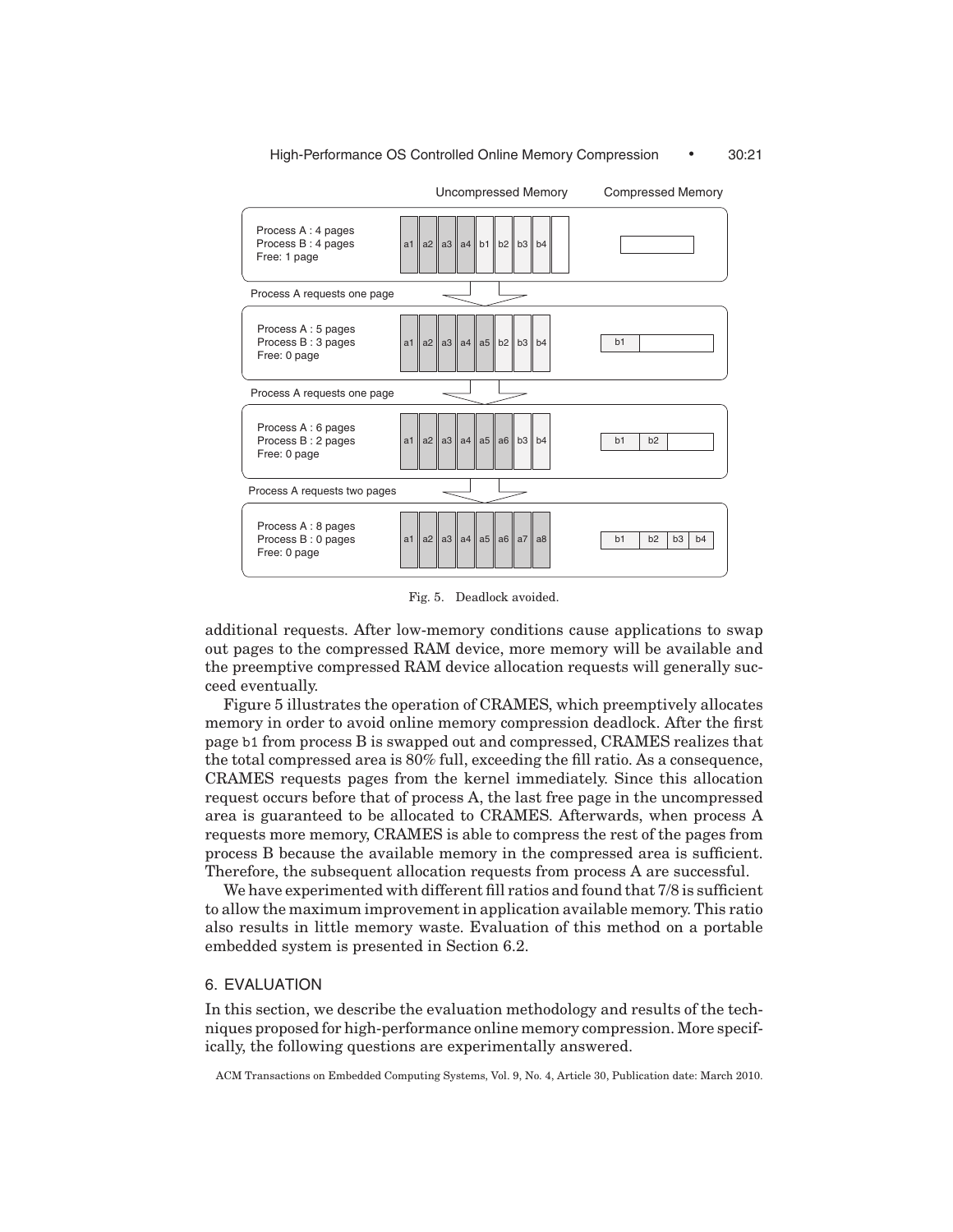30:22 • L. Yang et al.



Fig. 6. Compression ratios and speeds of PBPM, LZO, and LZRW.

- (1) Does PBPM provide a competitive compression ratio yet have lower performance costs than existing algorithms?
- (2) Does adaptive memory management enable CRAMES to provide more memory to applications when system RAM is tightly constrained?
- (3) What is the overall performance of CRAMES using PBPM and adaptive memory management?

To evaluate the proposed techniques, we used a Sharp Zaurus SL-5600 PDA. This battery-powered embedded system runs an embedded version of Linux. It has a 400 MHz Intel XScale PXA250 processor, 32 MB of flash memory, and 32 MB of RAM. In our current system configuration, 12 MB of RAM are used for uncompressed, battery-backed filesystem storage and 20 MB are available to kernel and user applications. We replaced the SL-5600 battery with an Agilent E3611A direct-current power supply. Current was computed by measuring the voltage across a 250 m $\Omega,$  5W, Ohmite Lo-Mite 15FR025 molded silicone wire element resistor in series with the power supply. This resistor was designed for current sensing applications. Voltage measurements were taken using a National Instruments 6034E data acquisition board attached to the PCI bus of a host workstation running Linux.

#### 6.1 Quality and Speed of the PBPM Algorithm

We compared the compression ratio and speed of the PBPM algorithm with two other compression algorithms that have been used for online memory compression: LZO and LZRW. Both LZO and LZRW have different levels of compression that provide different compression ratios and speeds. We compared PBPM with the fastest mode of LZO and LZRW1-A, which is among the fastest of the available LZRW algorithms.

Figure 6 illustrates the compression ratios (compressed block size divided by original block size) and execution times of the evaluated algorithms. For these comparisons, the source file for compression is the swap data file (divided into uniform-sized blocks) used to identify the frequent patterns in memory. The evaluation was performed on a Linux Workstation with a 2.40 GHz Intel Pentium 4 processor. Note that OS-controlled online memory compression is a symmetric application, that is, a memory page is decompressed exactly once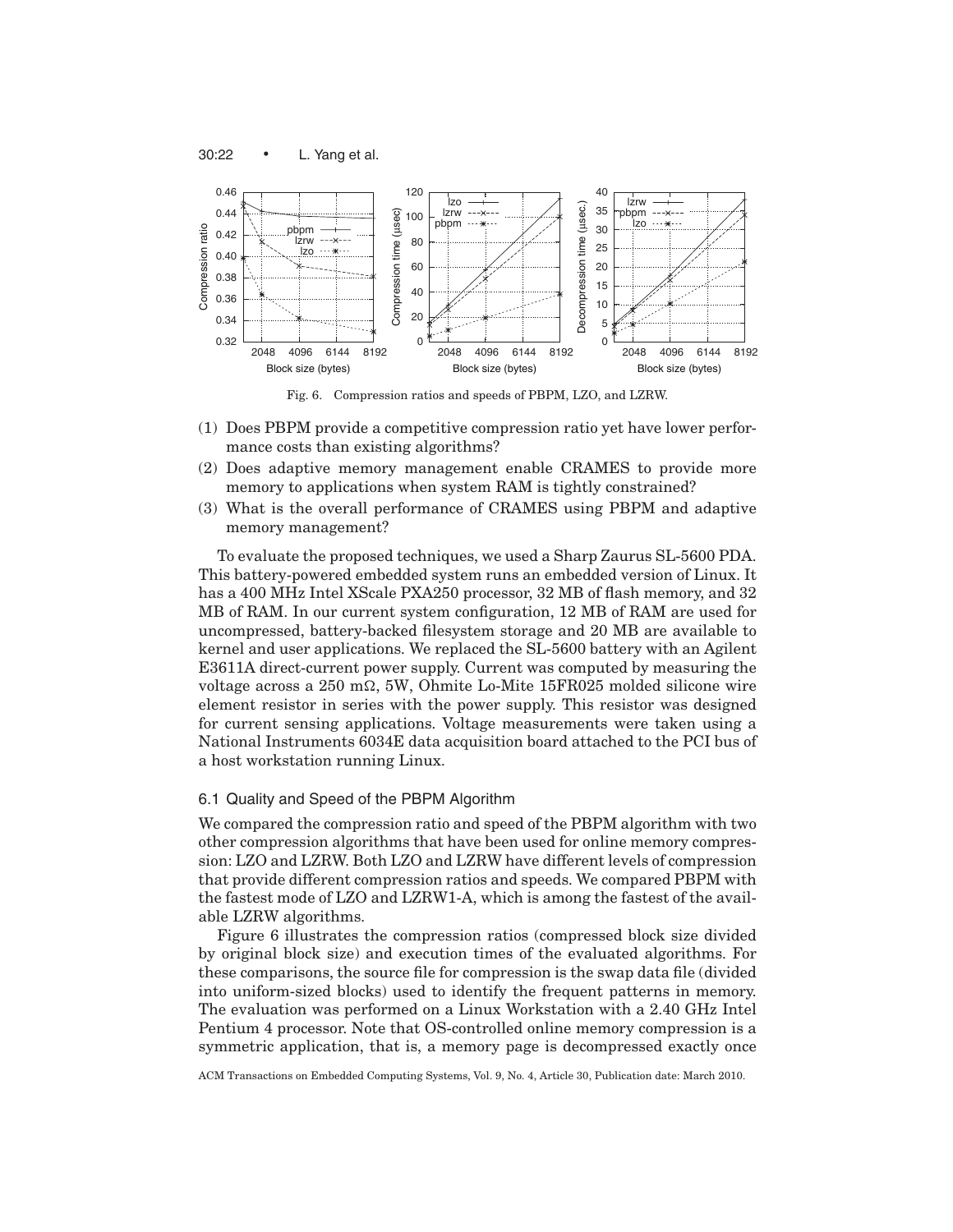

Fig. 7. Performance of A-CRAMES.

every time it is compressed. Therefore, the overall, symmetric performance of a compression algorithm is the critical metric. For online memory compression, the block size is page size, that is, 4,096 KB. At the block size of 4,096 KB, PBPM achieves a 200% speedup over both LZO and LZRW. The compression ratio achieved by PBPM (44%) is competitive with that of LZO (34%) and LZRW (39%). We believe that PBPM is especially suitable for online memory compression because of its high symmetric compression speed and good compression ratio when used on swap data.

### 6.2 Effectiveness of Adaptive Memory Management

In order to determine the effectiveness of adaptive memory management in providing more memory to applications under significant memory pressure, we designed the following experiments. We wrote a "memeater" program that continuously requests memory in 1 MB blocks. The memory allocated is then filled with randomized values and mixed with zero runs with similar patterns to those observed in real swap traces. Requests repeat until a request fails. Memeater was executed on a Zaurus with three different system settings: without using CRAMES (none), using CRAMES without adaptive memory management (CRAMES), and using CRAMES with adaptive memory management (A-CRAMES). Figure 7 presents the total memory allocated and average execution times (from five samples) under the three system settings. Without CRAMES, the system could only provide 16 MB of memory to memeater. With CRAMES, 33 MB of memory were provided and the execution time was linear to the amount of memory allocated, that is, no delay was observed. Furthermore, when adaptive memory management is enabled (A-CRAMES), 38 MB of memory (13% more) were allocated without performance penalty. These results support our claim in Section 5 that A-CRAMES helps to prevent online memory compression deadlock.

## 6.3 Probability of Running out of Memory

The overall memory compression ratio is influenced by the running applications. It is possible that under some workloads, a set of applications will write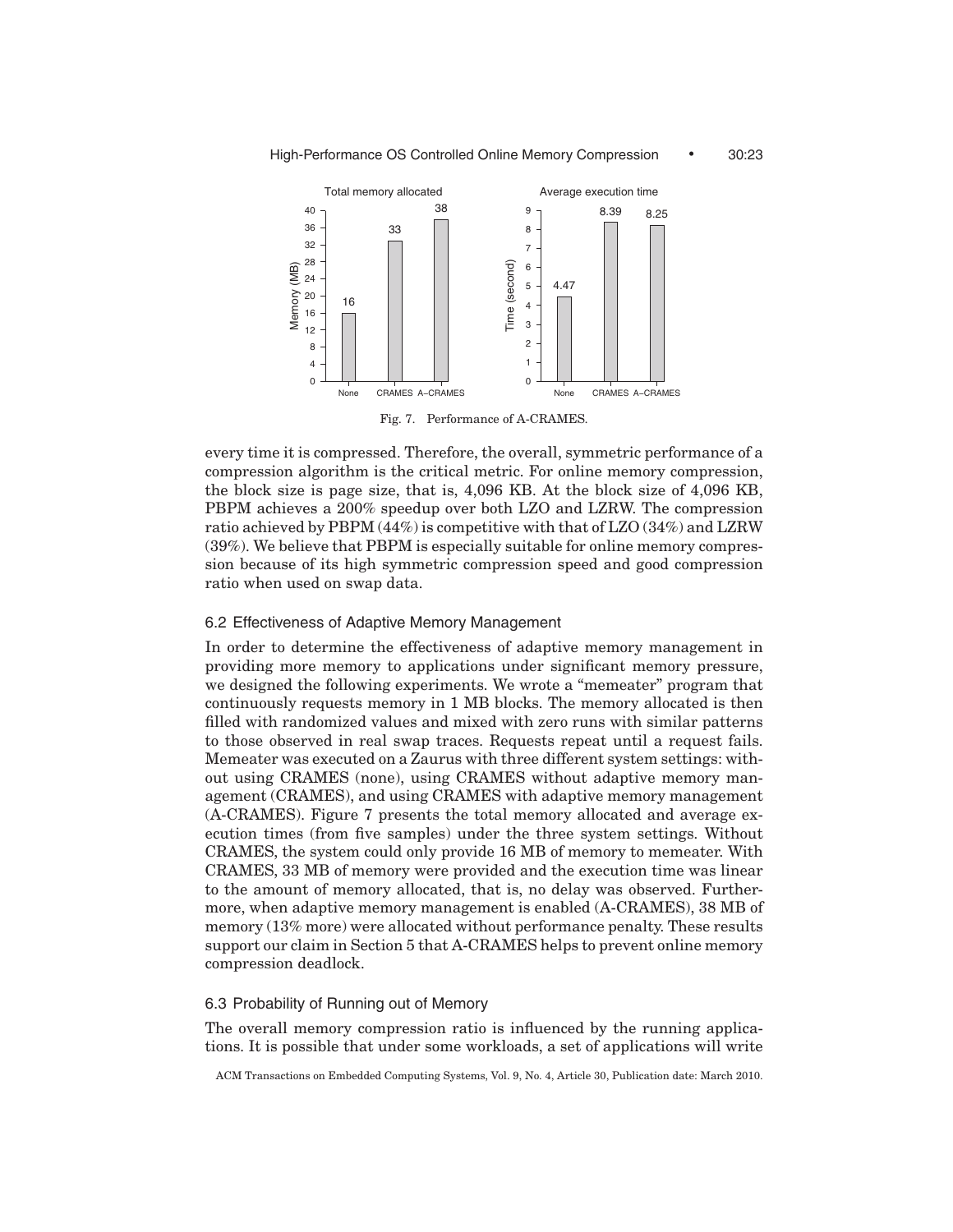



Fig. 8. PDFs of individual page compression ratios and aggregated compression ratios.

relatively incompressible data to memory, preventing CRAMES and PBPM from achieving the predicted aggregate system-wide compression ratio. This would prevent running applications from allocating additional memory. The probability of this happening is equivalent to the probability of the aggregate compression ratio of in-RAM data exceeding the target compression ratio when deciding the amount of physical RAM in the embedded system. We have taken two approaches to estimate the potential danger of this phenomenon. First, we ran numerous sets of applications on the target system to determine stability. Second, we analytically estimated the probability of the target compression ratio being exceeded. We will now describe this analysis.

The probability of exceeding the target compression ratio can be approximated using statistical techniques. We first estimated the Probability Density Functions (PDFs) of page compression ratios based on trace data extracted when using CRAMES for a wide range of applications and running PBPM on each page. As long as the correlation between the compression ratios of independent pages is weak and the mean and variance of the random process are finite, one can determine the aggregate system-wide compression ratio PDF by starting from one-page compression ratio PDF and repeatedly convolving by the same function. This process should be repeated for each page of compressed memory in the system. In practice, the number of pages in a system is large, for example, 16,384 4KB pages for 32MB of compressed data, assuming an average compression ratio of 50%. Note that as the number of convolutions becomes large, the resulting probability distribution takes on an approximately Gaussian distribution with low variance [Leon-Garcia 1989]. It is important to note that the aggregate distribution will have low variance regardless of variance of the individual pages due to the Law of Large Numbers.

Figure 8 shows the probability distribution of independent compression ratio and aggregated compression ratio on our trace data. The results indicate that the probability of the aggregated compression ratio exceeding our estimate is extremely low. In fact, the probability of the aggregate compression ratio being within 2% of 43.8% is 100.0000%. The probability of exceeding our target compression ratio of 50% can be estimated as the area under the aggregate PDF for compression ratios higher than 50%. This probability is  $3.40 \times 10^{-158}$ . In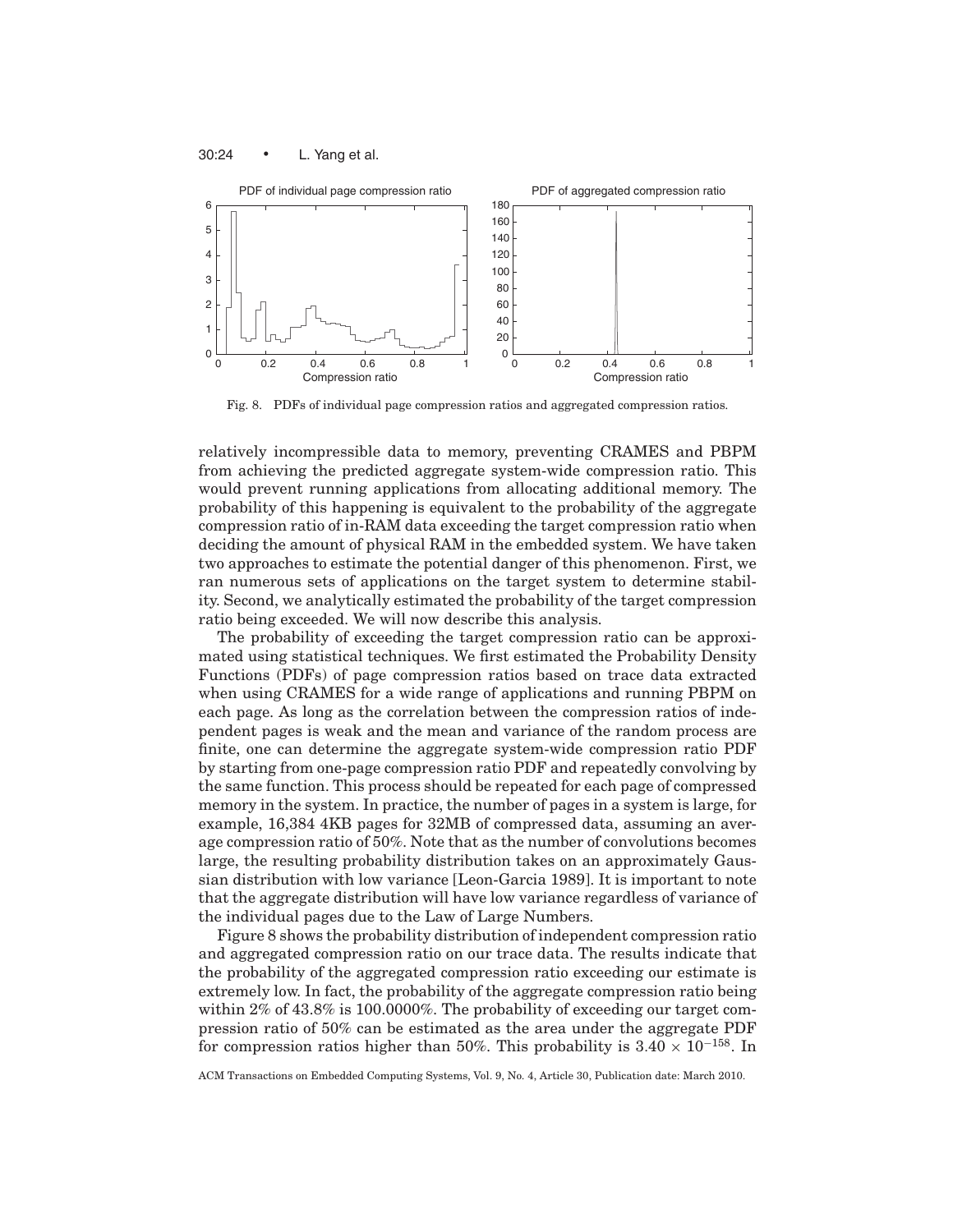summary, although there can be no guarantee that a particular set of applications produce pages with an aggregate compression ratio below a particular target compression ratio, experiments and analysis indicate that this is unlikely to pose a problem for CRAMES and PBPM. If a problem does occur, it will most likely be due to violation of the assumption of page compression ratio independence. We did not encounter problems during experiments, testing, or commercialization.

## 6.4 Overall Performance of CRAMES

We have experimentally demonstrated that on an embedded system with sufficient RAM to support its original (sets of) applications, CRAMES is capable of doubling the amount of available memory with negligible performance and energy consumption penalties for existing applications [Yang et al. 2005]. This implies that with CRAMES, the same hardware platform can easily support new applications with larger datasets. This also implies that an embedded system could be designed with less RAM and still support desired applications, with some potential performance and energy consumption overheads. When the system is under substantial memory pressure, PBPM and adaptive memory management minimize these overheads.

In order to evaluate the impact of using CRAMES to reduce physical RAM, we artificially constrained the memory size of a Zaurus with a kernel module that permanently reserves a certain amount of physical memory. The memory allocated to the kernel module cannot be swapped out and therefore is not compressed by CRAMES. This allows a fair comparison. With reduced physical RAM, we measured and compared the runtimes, power consumptions, and energy consumptions of four batch benchmarks, that is, three applications from MediaBench [Lee et al.] (Adpcm, Jpeg, and Mpeg2) and a 512 by 512 matrix multiplication application. Table III shows the performance numbers of benchmarks running without compression, with LZO compression, and with PBPM compression under different memory constraints. Note that adaptive memory management was enabled for both LZO and PBPM to ensure a fair comparison. In our experiments, each benchmark was executed five times; the average results are reported. The 90% confidence interval for each case ranges from 0.09% to 19.87% of the reported values.

As shown in Table III, both LZO and PBPM impose only small power consumption overheads on the applications. When the system memory is not reduced dramatically, the performance overheads of both compression algorithms are insignificant. However, the performance difference between LZO and PBPM becomes obvious when the system is under tight memory constraints. In particular, when application available RAM was reduced from 20MB to 8MB, without CRAMES all benchmarks suffered from significant performance degradation; the 512 by 512 matrix multiplication could not even execute due to memory constraints. However, with CRAMES, all benchmarks were able to execute with only slight performance and energy consumption penalties. Compared to the base case in which application available RAM is 20MB and CRAMES is not used, PBPM compression results in an average performance penalty of 0.2%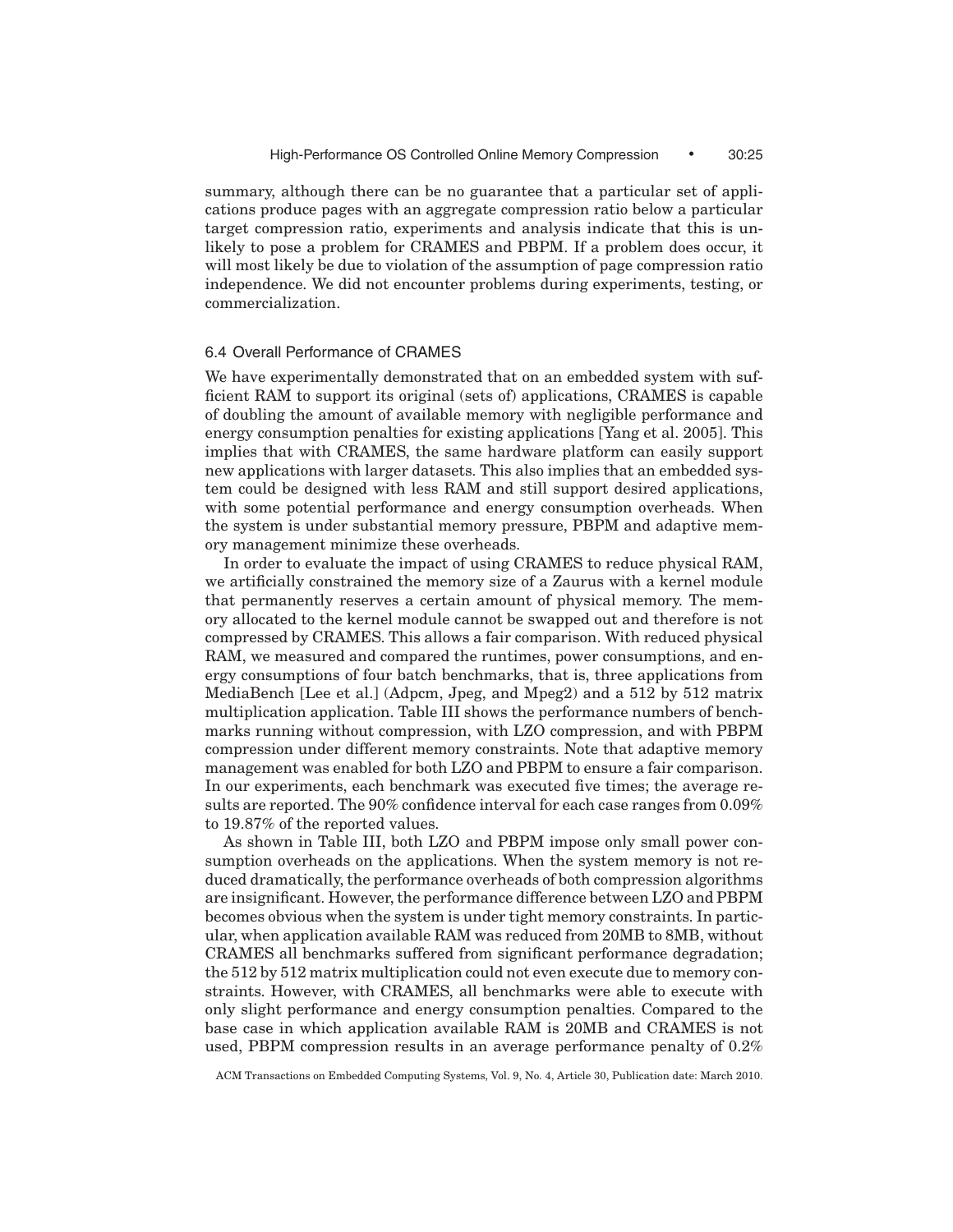## 30:26 • L. Yang et al.

| RAM                             | Adpcm |      |      | J <sub>peg</sub> |      | Mpeg2       |        |            | Matrix Mul. |        |            |             |
|---------------------------------|-------|------|------|------------------|------|-------------|--------|------------|-------------|--------|------------|-------------|
| (MB)                            | W.O.  | LZO. | PBPM | W.O.             | LZO  | <b>PBPM</b> | W.O.   | <b>LZO</b> | <b>PBPM</b> | W.O.   | <b>LZO</b> | <b>PBPM</b> |
| <b>Execution Time (seconds)</b> |       |      |      |                  |      |             |        |            |             |        |            |             |
| 8                               | 4.83  | 1.69 | 1.43 | 0.71             | 0.26 | 0.23        | 79.35  | 80.30      | 77.96       | n.a    | 39.26      | 38.68       |
| 9                               | 3.69  | 1.35 | 1.26 | 0.44             | 0.21 | 0.21        | 76.80  | 76.83      | 74.04       | n.a    | 37.40      | 38.24       |
| 10                              | 1.41  | 1.34 | 1.36 | 0.23             | 0.21 | 0.21        | 79.06  | 76.93      | 75.32       | 59.11  | 39.56      | 37.18       |
| 11                              | 1.37  | 1.40 | 1.40 | 0.26             | 0.25 | 0.21        | 80.57  | 76.81      | 76.83       | 44.44  | 38.42      | 42.65       |
| 12                              | 1.37  | 1.31 | 1.32 | 0.24             | 0.21 | 0.19        | 76.79  | 76.94      | 76.95       | 41.72  | 38.73      | 43.96       |
| 20                              | 1.31  | 1.30 | 1.30 | 0.23             | 0.21 | 0.22        | 76.60  | 76.77      | 76.76       | 43.02  | 41.41      | 42.97       |
| Power Consumption (Watts)       |       |      |      |                  |      |             |        |            |             |        |            |             |
| 8                               | 2.13  | 2.13 | 2.13 | 2.15             | 2.16 | 2.15        | 2.41   | 2.41       | 2.51        | n.a    | 2.26       | 2.29        |
| 9                               | 2.10  | 2.10 | 2.13 | 2.15             | 2.02 | 2.07        | 2.41   | 2.40       | 2.50        | n.a    | 2.26       | 2.29        |
| 10                              | 2.09  | 2.10 | 2.09 | 2.00             | 1.99 | 2.04        | 2.39   | 2.40       | 2.48        | 2.24   | 2.25       | 2.29        |
| 11                              | 2.12  | 2.09 | 2.13 | 2.05             | 2.04 | 2.07        | 2.40   | 2.40       | 2.50        | 2.26   | 2.25       | 2.29        |
| 12                              | 2.09  | 2.13 | 2.11 | 2.03             | 2.05 | 2.10        | 2.40   | 2.41       | 2.55        | 2.25   | 2.25       | 2.29        |
| 20                              | 2.11  | 2.09 | 2.18 | 2.15             | 2.02 | 2.24        | 2.42   | $2.43\,$   | 2.57        | 2.28   | 2.27       | 2.29        |
| Energy Consumption (Joules)     |       |      |      |                  |      |             |        |            |             |        |            |             |
| 8                               | 10.34 | 3.60 | 3.04 | 1.51             | 0.56 | 0.49        | 190.99 | 193.42     | 195.71      | n.a    | 88.74      | 88.62       |
| 9                               | 7.75  | 2.84 | 2.68 | 0.94             | 0.42 | 0.43        | 185.38 | 184.55     | 185.10      | n.a    | 84.70      | 87.64       |
| 10                              | 2.94  | 2.79 | 2.85 | 0.47             | 0.42 | 0.42        | 188.62 | 184.34     | 186.42      | 131.05 | 88.99      | 85.01       |
| 11                              | 2.89  | 2.93 | 2.97 | 0.54             | 0.52 | 0.44        | 193.10 | 184.69     | 191.94      | 100.01 | 86.38      | 97.79       |
| 12                              | 2.86  | 2.79 | 2.79 | 0.49             | 0.43 | 0.41        | 184.45 | 185.74     | 196.33      | 93.65  | 86.94      | 100.81      |
| 20                              | 2.75  | 2.72 | 2.82 | 0.48             | 0.43 | 0.49        | 185.72 | 186.56     | 197.26      | 98.27  | 94.07      | 98.39       |

Table III. Performance of CRAMES with PBPM and Adaptive Allocation

and a worst-case performance penalty of 9.2%. This represents a substantial improvement over LZO, for which the average performance penalty is 9.5% and the worst-case performance penalty can be as high as 29%.

Interestingly, we observe that when application available RAM was 20MB and CRAMES was used, the performance of matrix multiplication was actually improved by 5% on average, comparing to the base case. We believe the cause of the improved performance is as follows. Unlike the other three applications, the memory requirements of 512 by 512 matrix multiplication imposes great memory pressure on the system. Without compression, to keep the available memory above a certain threshold, the kernel must reclaim memory from buffer caches by either using clean pages or evicting dirty pages, which results in significant performance overhead. However, CRAMES responds to reduced memory by compressing pages with minimum overheads. Therefore, when the matrix multiplication program is executing, compression keeps the free memory in the system high enough so that the kernel needs to do little reclamation from buffer caches.

# 7. CONCLUSIONS

High-performance OS-controlled memory compression can assist embedded system designers to optimize hardware design for typical software memory requirements while also supporting applications with larger datasets. In this article, we presented PBPM, an efficient compression algorithm for use in OScontrolled memory compression. PBPM has compression ratios that are competitive with existing algorithms used in online memory compression. However,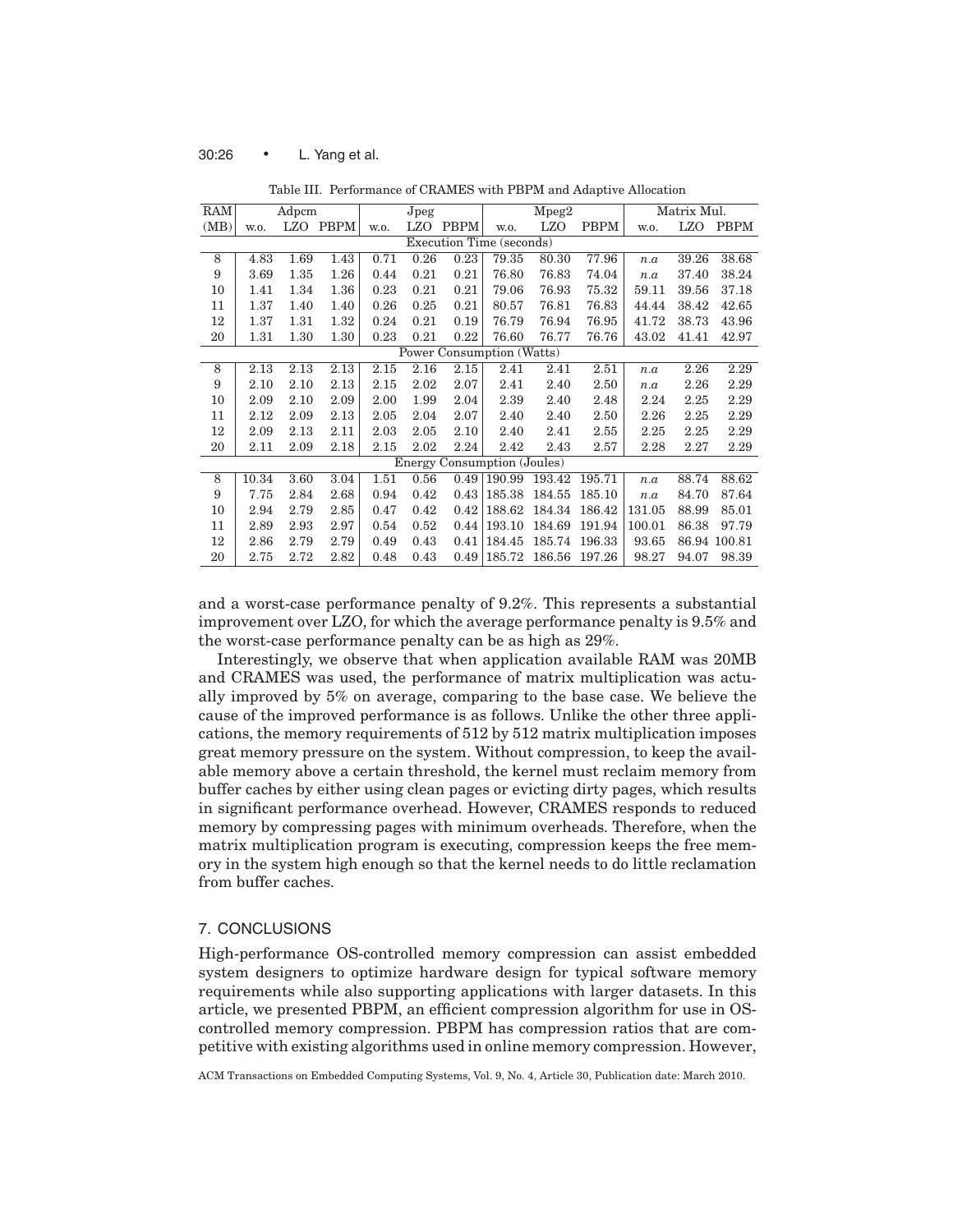its performance is significantly better when system memory is under tight constraints. We also presented an adaptive compressed memory management scheme to prevent online memory compression deadlock, thereby further increasing the amount of usable memory. Experimental results indicate that using these two techniques in our memory compression framework allows applications to execute with only slight penalties even when available RAM is reduced to 40% of its original size. These benefits require no changes to applications or hardware.

#### **REFERENCES**

- BENINI, L., BRUNI, D., MACII, A., AND MACII, E. 2002. Hardware-Assisted data compression for energy minimization in systems with embedded processors. In *Proceedings of the Design, Automation and Test in Europe Conference*.
- BENINI, L., BRUNI, D., MACII, A., AND MACII, E. 2004. Memory energy minimization by data compression: Algorithms, architectures and implementation. *IEEE Trans. VLSI Syst. 12,* 3, 255–267. COMPRESSED CACHING. Compressed caching in Linux virtual memory.
- http://linuxcompressed.sourceforge.net.
- CORTES, T., BECERRA, Y., AND CERVERA, R. 2000. Swap compression: Resurrecting old ideas. *Softw. Pract. Exper. J. 30*, 567–587.
- DOUGLIS, F. 1993. The compression cache: Using on-line compression to extend physical memory. In *Proceedings of the USENIX Conference*. 519–529.
- KJELSO, M., GOOCH, M., AND JONES, S. 1996. Design and performance of a main memory hardware data compressor. In *Proceedings of the Euromicro Conference*. 423–430.
- KJELSO, M., GOOCH, M., AND JONES, S. 1999. Performance evaluation of computer architectures with main memory data compression. *J. Syst. Archit. 45*, 571–590.
- LEE, C., POTKONJAK, M., AND SMITH, W. H. M. Mediabench: A tool for evaluating and synthesizing multimedia and communications systems. http://cares.icsl.ucla.edu/MediaBench.
- LEFURGY, C., PICCININNI, E., AND MUDGE, T. N. 2000. Reducing code size with run-time decompression. In *Proceedings of the International Symposium on High-Performance Computer Architecture*. 218.
- LEKATSAS, H., HENKEL, J., AND WOLF, W. 2000. Code compression for low power embedded system design. In *Proceedings of the Design Automation Conference*. 294–299.
- LEON-GARCIA, A. 1989. *Probability and Random Processes for Electrical Engineering*. Addison-Wesley.
- MOORE, K. E. 2003. Compressing memory management in a device. U.S. patent, Hewlett-Packard Development Company, LP. May.
- OBERHUMER, M. F. LZO real-time data compression library.

http://www.oberhumer.com/opensource/lzo.

- RIZZO, L. 1997. A very fast algorithm for RAM compression. *Oper. Syst. Rev. 31,* 2, 36–45.
- ROY, S., KUMAR, R., AND PRVULOVIC, M. 2001. Improving system performance with compressed memory. In *Proceedings of the Parallel and Distributed Processing Symposium*.
- RUSSINOVICH, M. AND COGSWELL, B. 1996. RAM compression analysis.
- http://ftp.uni-mannheim.de/info/OReilly/windows/win95.update/model.html.
- SHAW, C., CHATTERJI, D., SEN, P. M. S., ROY, B. N., AND CHAUDURI, P. P. 2003. A pipeline architecture for encompression (encryption + compression) technology. In *Proceedings of the International Conference on VLSI Design*.
- TREMAINE, B., FRANASZEK, P. A., ROBINSON, J. T., SCHULZ, C. O., SMITH, T. B., WAZLOWSKI, M., AND BLAND, P. M. 2001. IBM memory expansion technology. *IBM J. Res. Devel. 45,* 2, 271–285.
- TUDUCE, I. C. AND GROSS, T. 2005. Adaptive main memory compression. In *Proceedings of the USENIX Conference* 237–250.
- VAHALIA, U. 1996. *UNIX Internals: The New Frontiers*. Prentice-Hall, NJ.
- WILSON, P. R., KAPLAN, S. F., AND SMARAGDAKIS, Y. 1999. The case for compressed caching in virtual memory systems. In *Proceedings of the USENIX Conference*. 101–116.